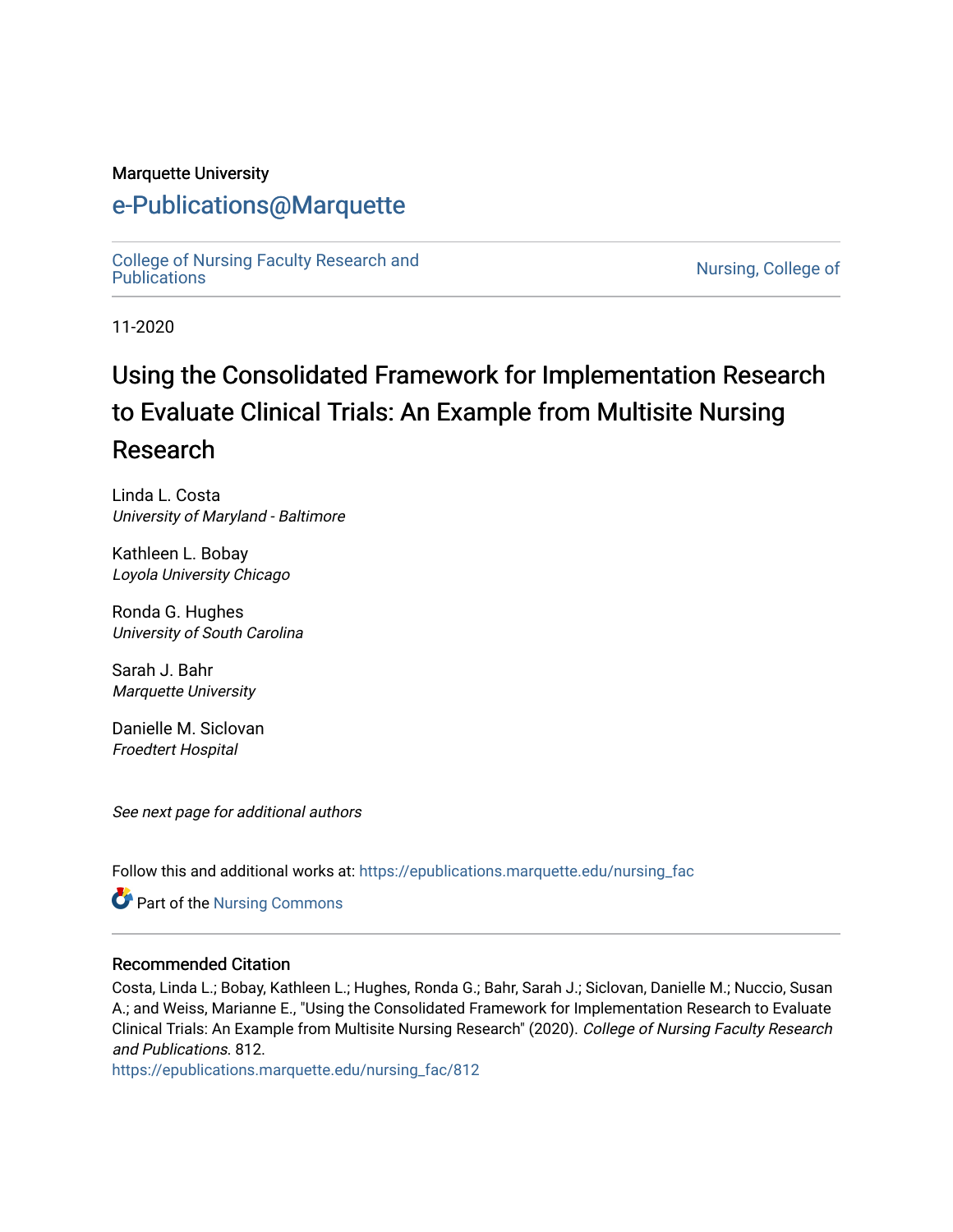#### Authors

Linda L. Costa, Kathleen L. Bobay, Ronda G. Hughes, Sarah J. Bahr, Danielle M. Siclovan, Susan A. Nuccio, and Marianne E. Weiss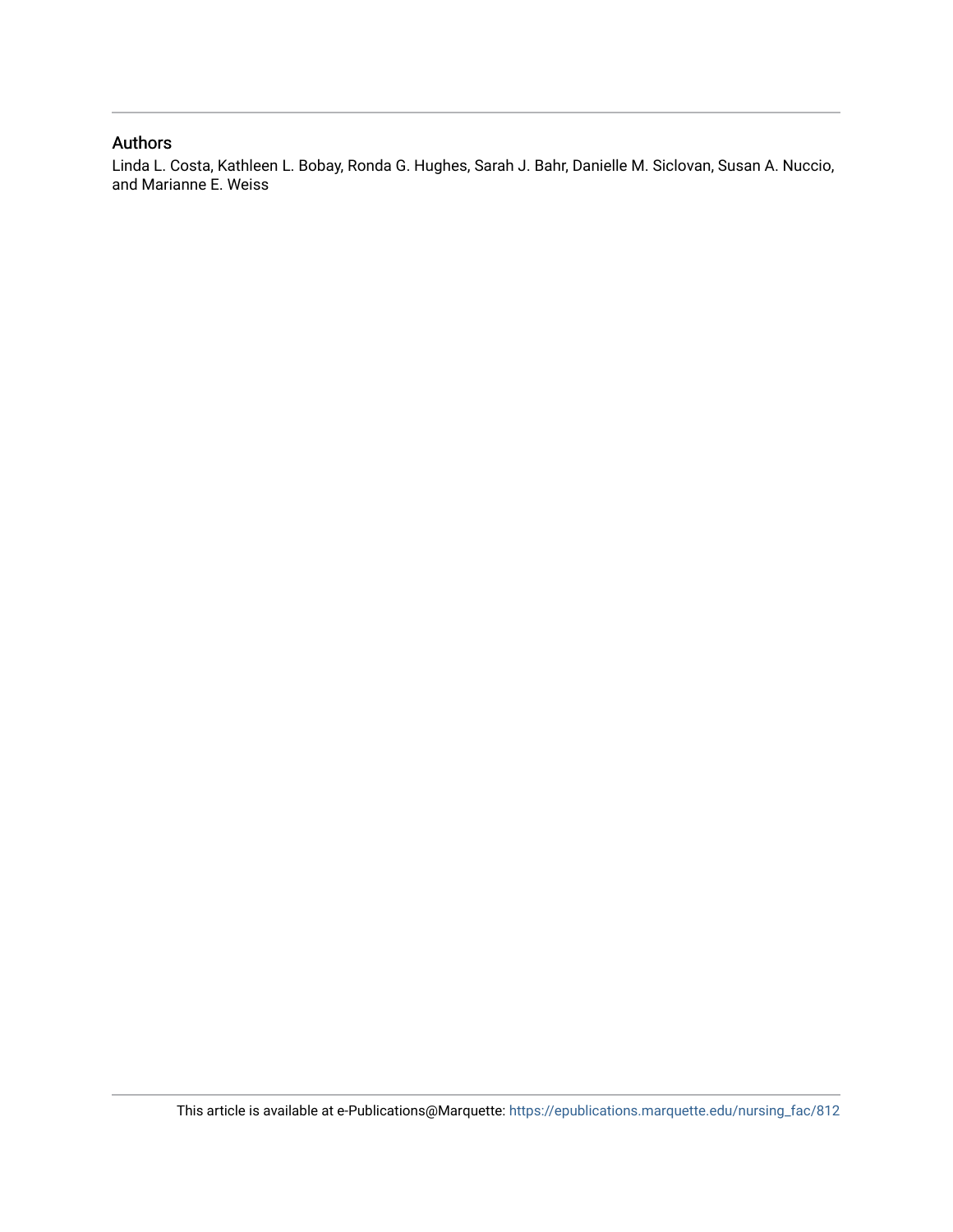**Marquette University**

# **e-Publications@Marquette**

# *Nursing Faculty Research and Publications/College of Nursing*

*This paper is NOT THE PUBLISHED VERSION;* **but the author's final, peer-reviewed manuscript.** The published version may be accessed by following the link in the citation below.

*Nursing Outlook*, Vol. 68, No. 6 (November/December 2020): 769-783[. DOI.](https://doi.org/10.1016/j.outlook.2020.07.005) This article is © Elsevier and permission has been granted for this version to appear in [e-Publications@Marquette.](http://epublications.marquette.edu/) Elsevier does not grant permission for this article to be further copied/distributed or hosted elsewhere without the express permission from Elsevier.

# Using the Consolidated Framework for Implementation Research to Evaluate Clinical Trials: An Example from Multisite Nursing Research

Linda L. Costa University of Maryland School of Nursing, Organizational Systems and Adult Health, Baltimore, MD Kathleen Bobay School of Health Sciences and Public Health, Professor, Marcella Niehoff School of Nursing, Loyola University, Chicago, IL Ronda Hughes Center for Nursing Leadership, Director, Executive Doctorate of Nursing Practice, Associate Professor, University of South Carolina College of Nursing, Columbia, SC Sarah J. Bahr Marquette University College of Nursing, Milwaukee, WI Danielle Siclovan

Risk Management, Froedtert and The Medical College of Wisconsin, Milwaukee, WI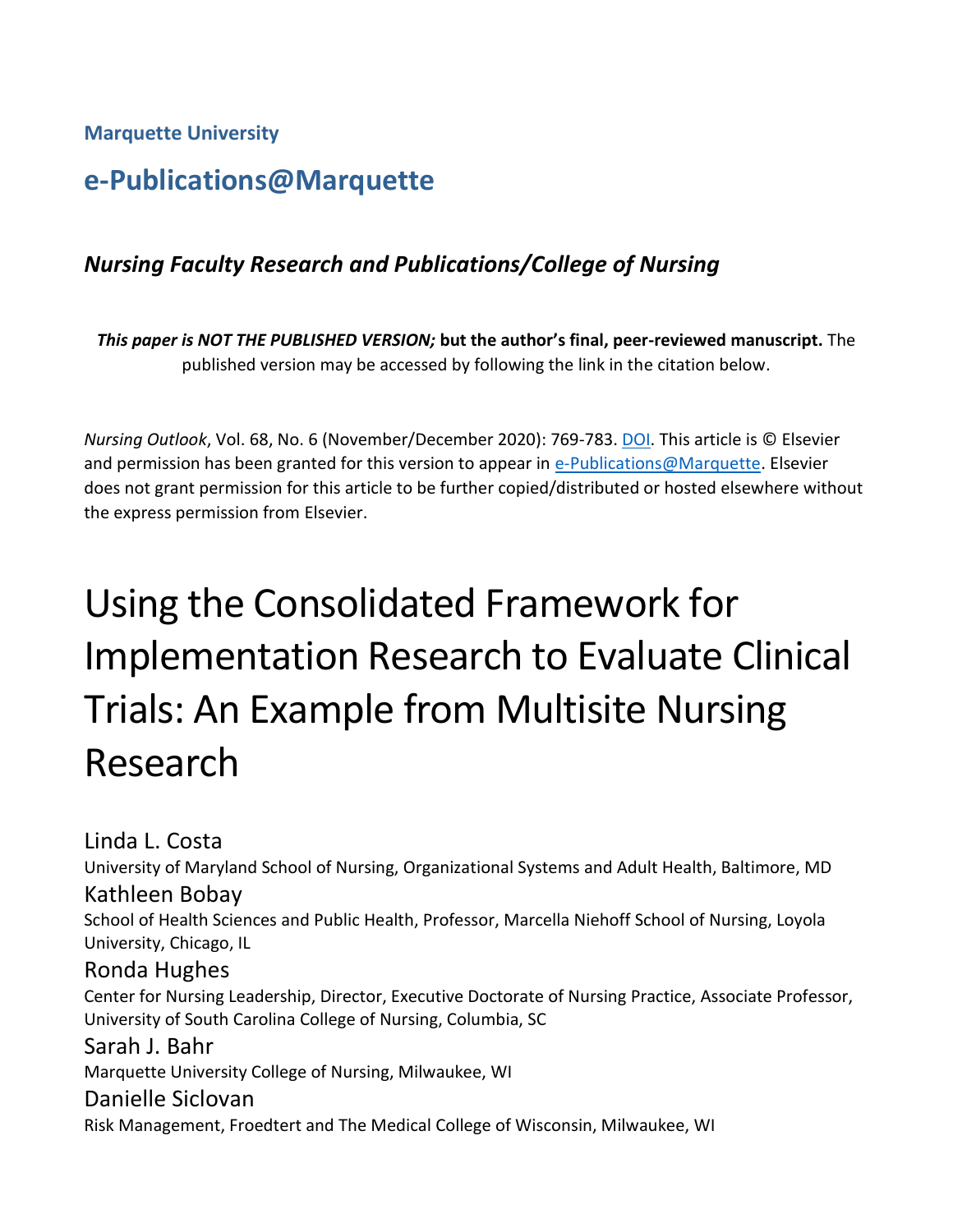# Susan Nuccio Marquette University College of Nursing, Milwaukee, WI Marianne Weiss Marquette University College of Nursing, Milwaukee, WI

# Abstract

#### Background

The Consolidated Framework for Implementation Research (CFIR) is a comprehensive guide for determining the factors that affect successful implementation of complex interventions embedded in real-time clinical practice.

#### Purpose

The study aim was to understand implementation constructs in a multi-site translational research study on readiness for hospital discharge that distinguished study sites with low versus high implementation fidelity.

#### Methods

In this descriptive study, site Principal Investigator interviews (from 8 highest and 8 lowest fidelity sites) were framed with questions from 20 relevant CFIR constructs. Analysis used CFIR rules and rating scale (+2 to −2 per site) and memos created in NVivo 11.

#### Findings

From a bimodal distribution of differences (1.5 and 5), 7 constructs distinguished high and low fidelity sites with ≥5-point difference.

#### **Discussion**

CFIR provided a determinant framework for identifying elements of a study site's context that impact implementation fidelity and clinical research outcomes.

# Keywords

Implementation science, fidelity, translational research

# Introduction

Multisite research studies provide the opportunity for health systems to collaborate to better understand the impact of interventions across larger populations than within any one organization. Multiple organizations working together can aggregate research data to more rigorously assess the effect of the intervention on improving patient outcomes. These studies also provide an opportunity to explore the organizational contexts of the implementing sites, providing a window into the underpinnings that make some organizations successful with complex interventions while others fail to implement even core components of the research. The impact of the intervention on patient outcomes is influenced by myriad human, sociocultural, and organization factors referred to as context (Alexander & Herald, 2012). Variations in organization structure, mission, resources, and staff support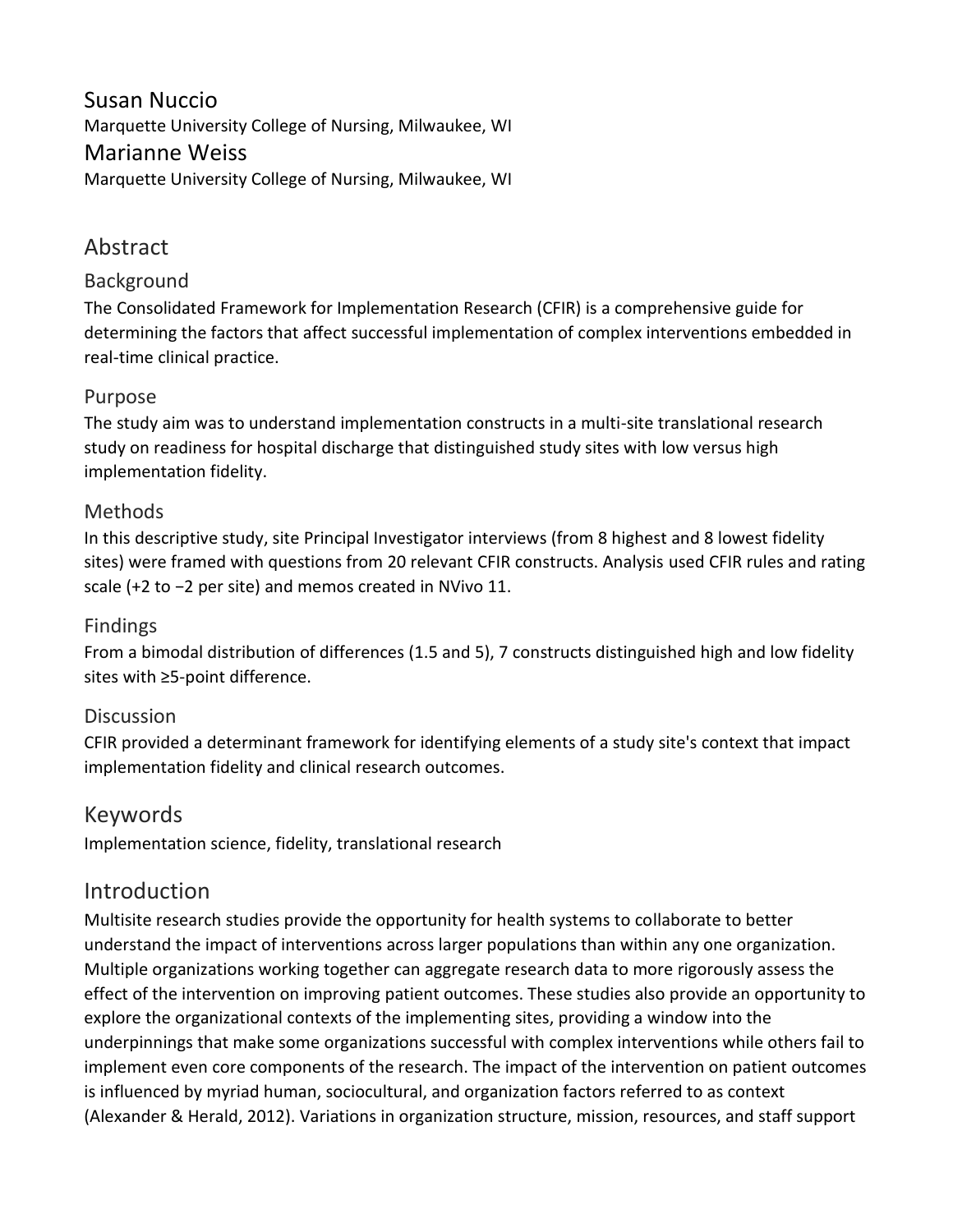can facilitate or impede the delivery of new evidence-based practices. Knowledge about organizational context can aid researchers in developing implementation strategies that facilitate success. Key issues that need to be explored in evaluating context include readiness for change, the fit of complex multicomponent interventions, and fidelity to the intervention (Alexander & Herald, 2012).

The Readiness Evaluation and Discharge Interventions (READI) study was an international, clusterrandomized, multi-site clinical trial that involved translation of prior evidence about nurse assessment and patient self-report of readiness for hospital discharge through integration into day-of-discharge nursing practices (Weiss et al., 2019). Clinical nurses assigned to the implementation units in 33 Magnet hospitals (1 implementation and 1 control unit per hospital, 31 US hospitals, 2 Saudi Arabia hospitals) were trained in the evidence on readiness for discharge assessment and study protocol procedures. Three sequential discharge readiness assessment protocols were required for the study in a year-long intervention. During Protocol 1, the discharging nurse assessed the patient for readiness; in Protocol 2, the patient completed a self-assessment of discharge readiness and then the discharging nurse completed a parallel assessment informed by the patient's responses and all other information about the patient known to the nurse; in Protocol 3, the discharging nurse was informed of a cut-off score for low readiness and was instructed to initiate actions to prevent readmission for all low scores. In all protocols, the nurses used their professional judgment to determine appropriate actions in response to their discharge readiness assessments. The study goal was to implement the READI protocols with all eligible patients on the implementation units to influence post discharge utilization. Previously published results for the READI study noted that the use of READI protocol 2 was associated with readmission reduction of nearly 2 percentage points in intent-to-treat analysis from highreadmission units (≥11.3%) with a stronger effect (3 percentage points) for patients actually treatedper- protocol (Weiss et al., 2019).

Fidelity to the intervention was a concern during this study. Measuring the extent that the protocol was implemented as planned (fidelity) is an important component of protocol delivery and study outcomes. Identifying contextual elements of the research environment that affect fidelity produces a clearer picture of influencers on study outcomes (Hasson, 2010). For the READI study, standardized education for sites was provided through an internet platform with web conferencing and downloadable PowerPoint presentations. Each READI nurse researcher (*n* = 4) was responsible for a site visit to an assigned hospital (eight or nine hospitals per researcher). The visit purpose was to meet the site Principal Investigator (PI) and study team, participating clinical staff, nurse leaders, and Chief Nurse Officers (CNOs). In addition, because of the large deidentified dataset that each hospital was required to extract from their electronic health records, a meeting with information technology (IT) personnel was included during site visits when possible. During site visits, contextual variations were noted including site PI experience, leadership support, frontline nurse engagement, electronic health records implementation, and patient acuity.

READI researchers used site PI interview as an implementation evaluation method to capture descriptive information on the variations in structures and processes used by the site PIs and their site study teams to implement the READI study. The purpose of the PI interview was to describe contextual factors in the implementation of the READI study associated with high and low fidelity to the intervention protocols. Qualitative approaches such as interviews with key informants used in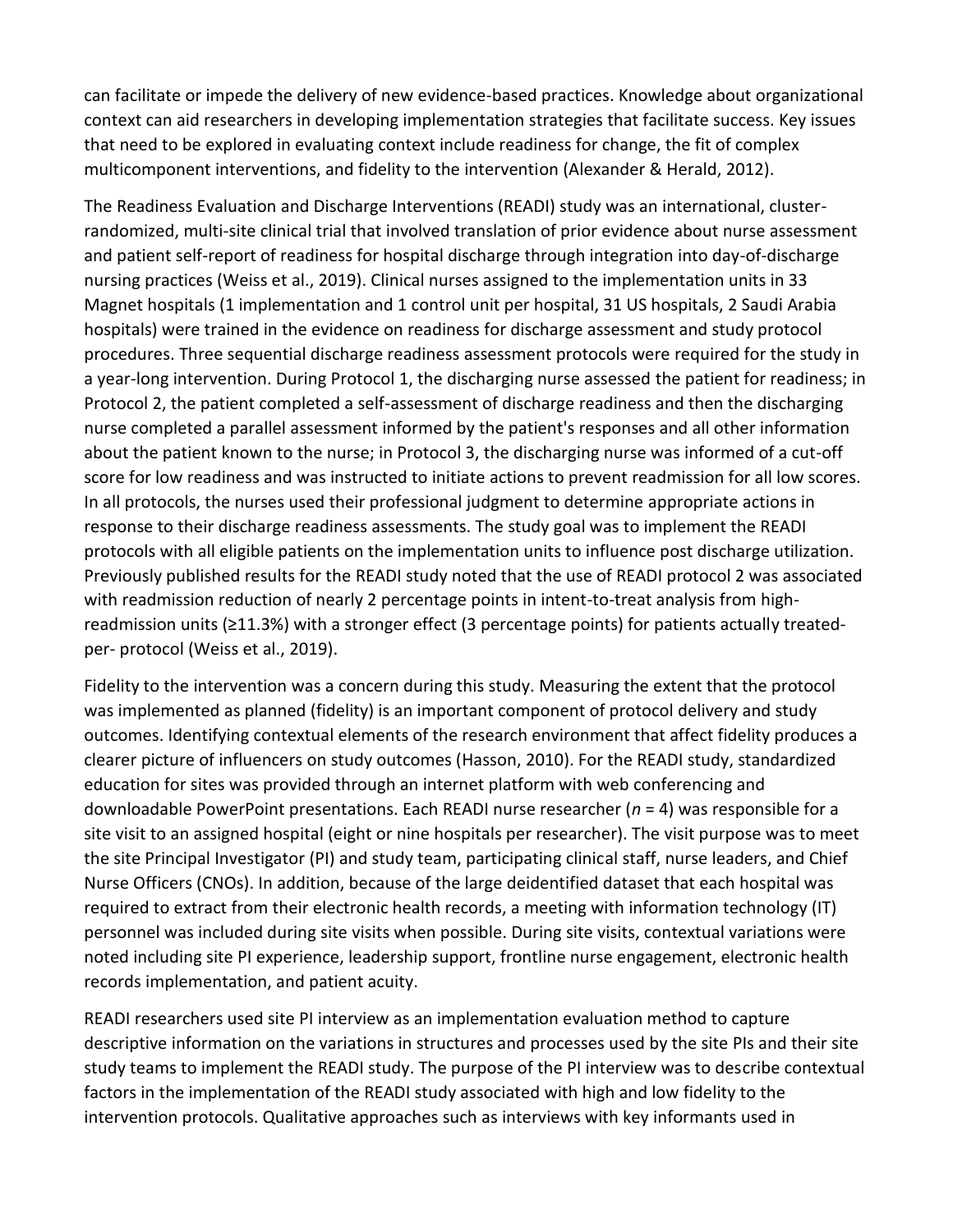conjunction with quantitative methods provide an enhanced understanding of why evidence-based practices are successfully implemented in one setting and not as successfully in another (Albright, Gechter, & Kempe, 2013). Interviewing site PIs as key informants provided qualitative data to enhance understanding of implementation fidelity rates.

# Methods

# Design

The study was designed as a descriptive comparison of implementation experiences at hospitals participating in the READI study, focusing on the contextual factors that distinguished sites with high fidelity (HF) versus low fidelity (LF) to the READI protocol. Sites submitted monthly patient tracking logs of eligible patients and intervention completion to the central study team. Fidelity rates were calculated based on the number of patients with completed READI protocols divided by the number of eligible patients on each implementation unit. To explore differences in implementation context between HF and LF sites, we selected the 8 sites with the highest fidelity and the 8 sites with the lowest fidelity (upper and lower quartiles of 33 participating sites) for inclusion in this study, in order to maximize the opportunity to identify the differences between HF and LF sites. The development of a semistructured guide for site PIs interviews was considered the best method to gain an understanding of site experiences with implementing the study.

# Interview Guide Development Process

A determinant implementation evaluation framework, the Consolidated Framework for Implementation Research (CFIR), was selected to develop the site PI interview guide. Determinant frameworks describe domains that have been found to be influential on implementation by identifying barriers and enablers impacting implementation (Nilsen, 2015). The CFIR framework is a synthesis of multiple implementation theories that can be used for planning, formative, or summative evaluation of "what works where and why across multiple contexts" (Damschroder et al., 2009, p. 2). CFIR has been used in a wide variety of settings for studying operational aspects of implementation through the lens of the socioecological dynamics of changes at multiple levels (e.g., clinician, organizational) (Tabak et al. 2012) using qualitative, quantitative and mixed methods (Kirk et al., 2015). Health care settings have been the most common settings for use of the CFIR framework with research objectives focused on gaining an understanding of practitioners' experiences in innovation implementation (Kirk et al., 2015). Innovations included health care delivery and process re-design, health promotion and disease management (Hill et al. 2018; Kirk et al., 2015). CFIR was selected as the guiding framework for this post-implementation evaluation due to its direct applicability to health care settings, its structure that guides evaluation of implementation factors across organizational layers within the setting, and the availability of detailed interview questions that can be customized for the study.

The CFIR has 39 constructs organized across five domains: intervention characteristics, outer setting, inner setting, individual characteristics, and process. Damschroder and Lowery (2013) recommended researchers should select relevant domains and constructs for a particular study. CFIR questions related to all constructs were downloaded from the website, www.cfirguide.org. Four READI study investigators each separately identified their perceptions of relevant constructs and questions. Potential interview questions were revised based on construct definitions and specific components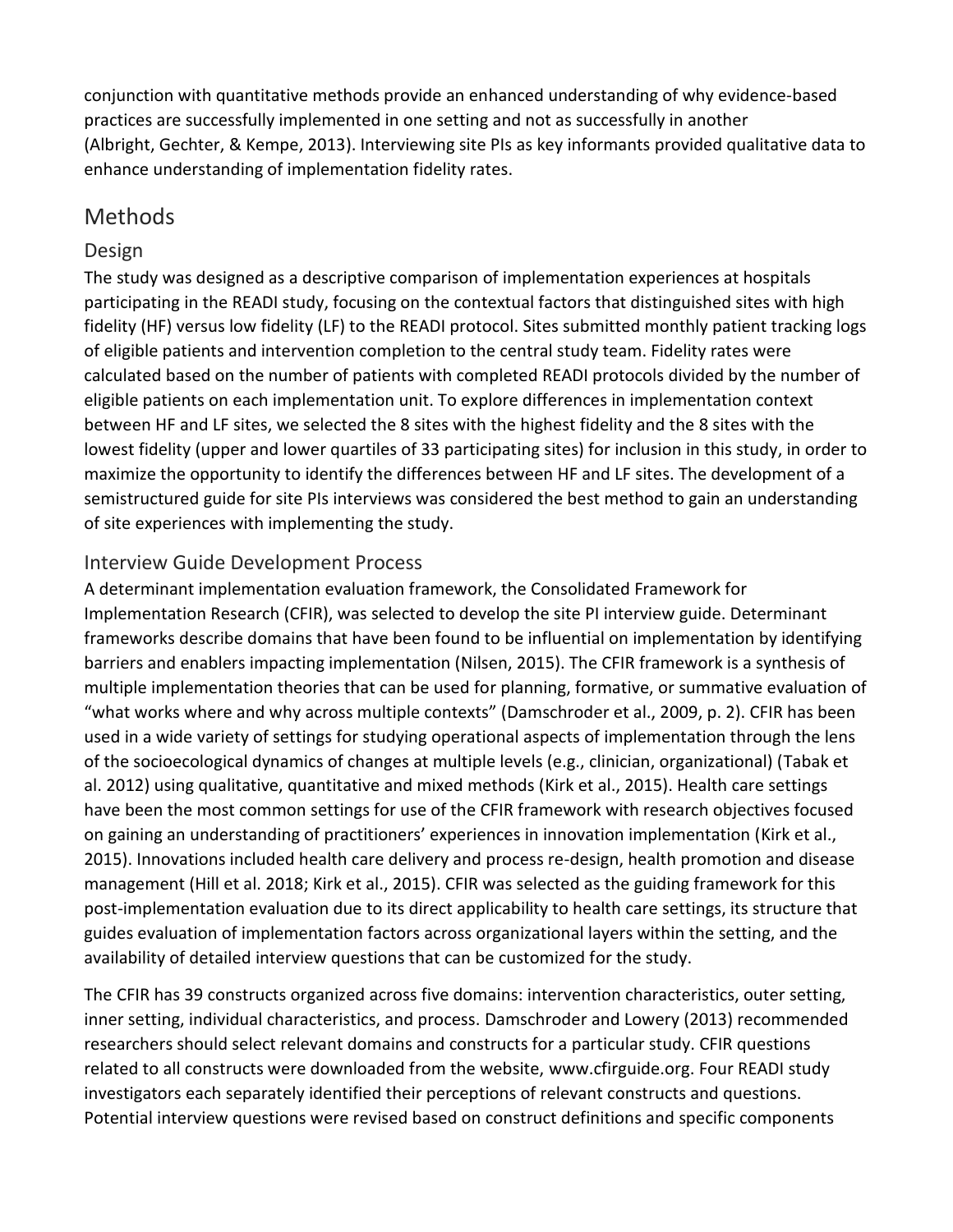applicable to the READI study. Investigators then met in a face-to-face meeting to develop the final questions using a consensus approach. During this 8-hour meeting, final constructs were identified that were thought relevant to understanding study implementation. A total of 20 of the 39 CFIR constructs from 4 of the 5 CFIR domains were included in the interview guide: (a) In the *intervention characteristics* domain, we measured 6 constructs including intervention source, relative advantage, adaptability, complexity, design and packaging, and cost. (b) In the *outer setting* domain, we measured the needs and resources of the patient population served by the organization, including patient responses to being asked about discharge readiness. (c) The *inner setting* domain includes features of structural, political, and cultural contexts. The inner setting for the READI study was the implementation unit. The construct "structural factors" included changes in leadership during the READI study and unit study team membership and effectiveness. The construct "networks and communication" queried the meeting methods and frequency among study teams. Within the construct "implementation climate," relevant subconstructs included relative priority of the study within the organization's scope of work, organizational incentives and rewards, and the learning climate. Within the construct "readiness for implementation," relevant subconstructs included leadership engagement (site PI, CNO, nonnurse leaders) and access to knowledge and information. (d) The domain *characteristics of individuals* was not included because the intervention was at the unit level. (e) The effect of individuals within the implementation units was thought to be captured in the *implementation process* domain, which included four important leadership subconstructs (opinion leaders, formally appointed implementation leaders, champions, and key stakeholders). The final two constructs "executing" and "reflecting and evaluating" encouraged the site PI to reflect on implementation and consider how the organization will measure success of the READI study. CFIR construct definitions can be found at https://cfirguide.org/constructs/.

To finalize the interview guide format for logic in the flow of the interview conversation, questions were then grouped under eight topics including: Site PI role, READI decision process, READI effect on unit operations, reactions to READI, local study team, study implementation, clinical staff engagement, and life after READI.

#### Data Collection

Institutional Review Board approval was obtained from the IRB of record for the READI study, Marquette University. The University of Maryland provided nonhuman subject determination for this secondary data analysis. Online consent to participate in the interview was obtained from the site PIs. All site PIs agreed to participate in an interview. Interviews were conducted via Go-to-Meeting between March 2016 and January 2017. Each interview had two study team members, one who conducted the interview and another who recorded verbatim comments and summary notes during the interview. The audio portion of the interviews were recorded to be used as needed to clarify respondent comments. The investigators did not conduct interviews with PIs from their assigned sites. Interviews ranged in length from 45 minutes to 1 hour

#### Data Analysis

Completed interviews guides were formatted and entered in NVivo 11. Deidentified sites were randomly assigned among three READI nurse researchers, two raters per site. A codebook with definitions of CFIR constructs was used to define each construct. From the interviews, memos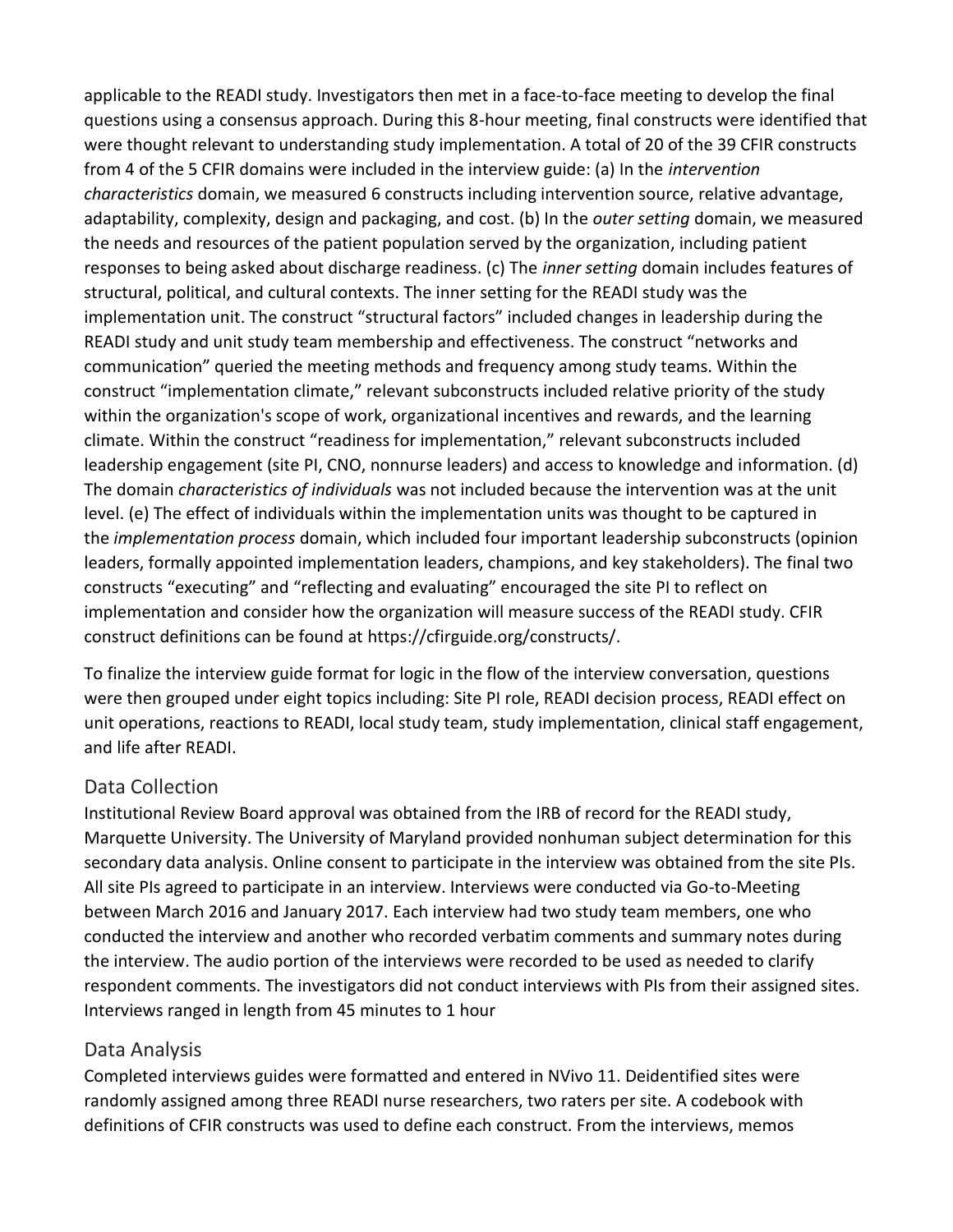representing the notes and verbatim comments made by respondents during the interviews were created in NVivo 11. Several constructs used more than one question to uncover site experience related to the construct. The comments from these multiple questions were treated as a group to create a rating score for the construct. Guided by recommendations from Damschroder and Lowery (2013), the READI investigators evaluated constructs based on CFIR Rating Rules for: valence  $(+/-/X/0)$  and strength (1, 2). The valence rating was determined by the influence the coded data had on the implementation process, i.e. contextual factors that facilitate (+) or hinder (-) implementation. If comments regarding constructs were mixed and could not be classified as positive or negative a mixed (X) rating can be used. If comments were neutral, or had no bearing on implementation, a (0) rating was applied. The strength component of a rating (1 to 2) is determined by factors including strength of language and use of concrete examples. Scoring + 2 indicates the construct had a strong positive influence on implementation. Scoring + 1 means the construct had a weak to moderate influence. Negative scoring of -2 indicates strong negative influence and -1 indicates weak to moderate negative influence (www.cfirguide.org).

We used a consensus approach where researchers met via web conference to review rating variances. The third researcher who had not rated the site facilitated consensus discussions. We had no difficulty reaching consensus nor comparing constructs across cases. We created a rating score for each site's ratings for the 20 individual constructs. The score was the sum of the 2-rater scores for each of the sites: there was a summed score for the low (*n* = 8) and high (*n* = 8) fidelity sites. The possible range of summed construct rating scores was from −16 to +16. After completing the scoring, we found a bimodal distribution of difference scores between HF and LF with modes at 1.5 and 5.0. Therefore, we considered a difference ≥ 5 points as indicating a construct distinguishing HF and LF sites.

#### Findings

Mean fidelity for the READI study was 70.8% and the median fidelity across all sites was 76% (Weiss et al., 2019); however, there was wide variation among sites. Fidelity rates for the 8 LF sites ranged from 29% to 60%. Fidelity rates for the 8 HF sites ranged from 92% to 99%. Study sites had the following characteristics: LF sites included 1 academic medical center and 7 community hospitals; HF sites included 4 academic medical centers and 4 community hospitals. Hospital bed size was 180 to 650 for LF sites and 220 to more than 1500 for HF sites. LF study units had 21 to 48 beds and HF units had 24 to 36 beds; LF units included 6 medical (for telemetry/mixed acuity cardiac, general medicine, pulmonary, stroke, diabetes patients), 1 surgical, and 1 mixed medical surgical units and HF sites included 4 medical (telemetry/ mixed acuity cardiac, general medicine, pulmonary) units; 24 to 95 nurses were trained in the READI intervention protocols in LF units and 27 to 63 nurses in HF units, Unit readmission rates at baseline ranged from 2% to 16% for LF units and 9 to 17% for HF units. Compared to LF sites, HF sites had a lower proportion of site PIs with doctoral degrees (25% vs 50%), more PIs with at least 6 years in their current role (67% vs 33%), and similar prior experience as a PI (62%).

Of the 20 CFIR constructs embedded in the site PI interview, the differences in rating scores for LF versus HF sites was ≥ 5 points for seven of the constructs. Figure 1 illustrates these seven constructs, all of which were in the intervention characteristics domain and the inner setting domain. Distinguishing constructs included: Adaptability and complexity in the intervention characteristics domain, and structural characteristics (study team), relative priority, organizational incentives and rewards (site PI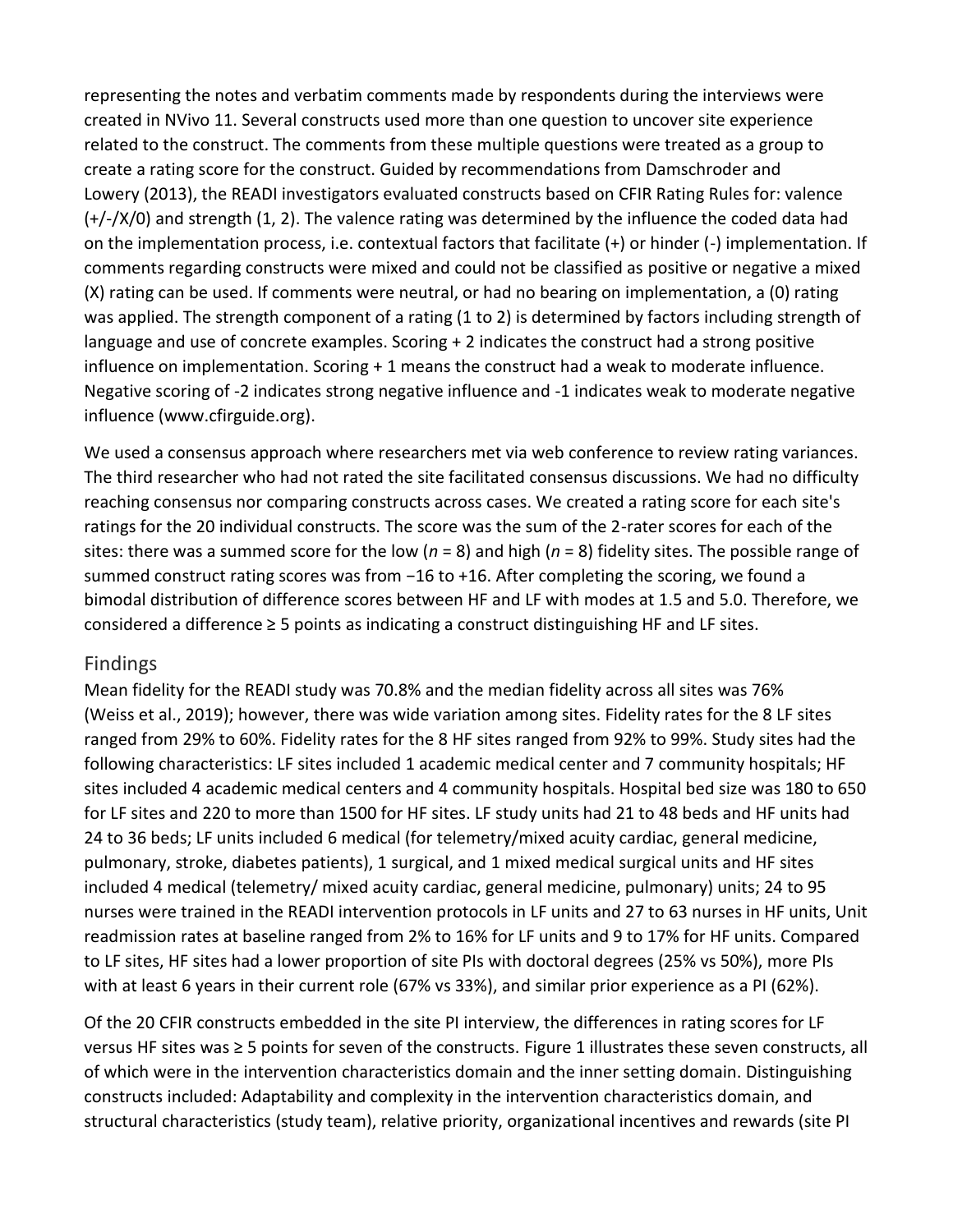and staff), leadership engagement (Chief Nurse Officer), and access to knowledge and information (READI team and training information) in the inner setting domain. Most scores for the 7 distinguishing constructs were in the positive range, except for complexity and relative priority of the study where LF sites scored in the negative range and for adaptability, HF sites scores were negative. Figure 1 plots the construct summed scores distinguishing high and low fidelity sites.



Figure 1. Summed constructs distinguishing high [HF] (*n* = 8) and low fidelity [LF] (*n* = 8) Sites by ≥ 5points\* \*Each construct rated +2 to -2 per site then summed across the 8 high versus 8 low fidelity sites.

Several constructs had modest (>1 but <5 point) differences between LF and HF sites. These constructs included intervention characteristics: (a) design quality and packaging - both LF and HF rated as positive with customizable PowerPoints and webinars helpful, though rated with higher positive scores in LF sites; and (b) intervention costs - rated positive in both LF and HF sites; however, several site had "no impact" ratings (0). In LF sites, costs were often not tracked; however, time for staff training was allocated in the unit budget. For HF sites, costs were cited by PIs as part of doing research. In the outer setting domain, patient response to being asked about discharge readiness was positive in both LF and HF sites although higher for LF sites. In the inner setting, scores for engagement of non-nurse leaders were positive for both HF and LF sites but lower for LF, with comments indicating limited communication with non-nurse leaders because the study involved one unit in the hospital. In the process domain, four categories of leadership had high positive scores for both LF and HF sites, including opinion leaders (individuals in the organization have influence on attitudes of their colleagues); formally appointed implementation leaders (either the site PI or research coordinator); champions (individuals who dedicate themselves to driving the intervention); and key stakeholders (individuals in the organization directly impacted by the intervention)

Six constructs were scored ≤1-point difference between LF and HF sites. In the intervention characteristics domain, both HF and LF sites had high positive scores for the externally developed READI study supported by a nationally recognized accrediting body (American Nurses Credentialing Center). The inner setting constructs included: (a) structural characteristics, specifically changes in leadership during the READI study (b) networks and communication, (c) learning climate, and (d) leadership (site PI) engagement. Inner setting scores were positive for these constructs in both LF and HF sites; however, structural/leadership changes had the lowest scores, suggesting that leadership changes may have interfered with the effectiveness of leadership as a facilitator of study implementation.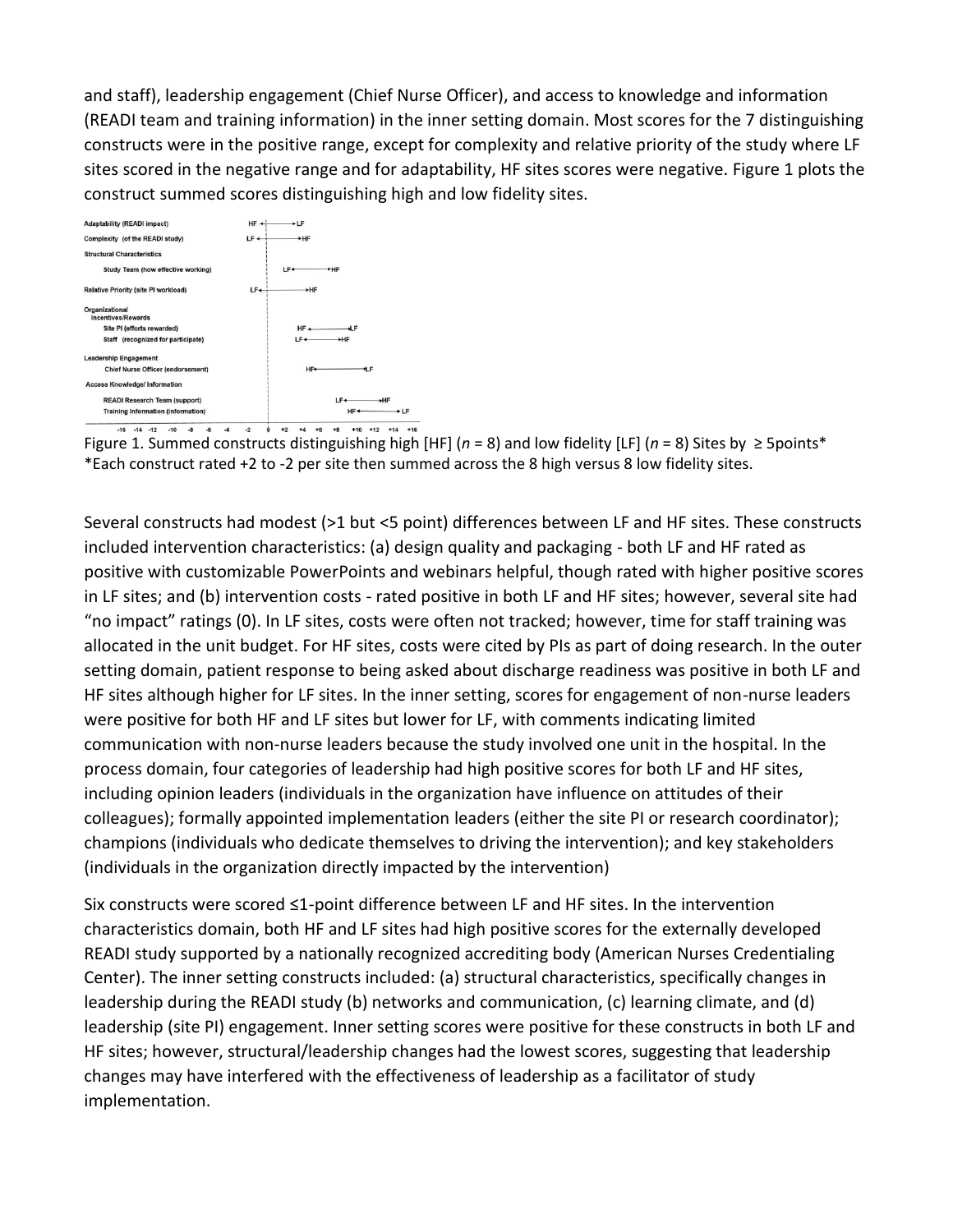Table 1 has construct scores and examples of case memos for LF and HF sites.

Table 1. CFIR Constructs and Interview Questions, Rating Scores, and Example Case Memos

| <b>CFIR constructs</b>                                     | <b>READI Study Interview Questions</b>                                                                                                                                                                                                                                                                      | Rating<br>Scores#LF | <b>Example Case Memos - Low</b><br><b>Fidelity (LF) Sites</b>                                                                                                                                                                                                                                 | <b>Example Case Memos - High</b><br><b>Fidelity (HF) Sites</b>                                                                                                                                                  |
|------------------------------------------------------------|-------------------------------------------------------------------------------------------------------------------------------------------------------------------------------------------------------------------------------------------------------------------------------------------------------------|---------------------|-----------------------------------------------------------------------------------------------------------------------------------------------------------------------------------------------------------------------------------------------------------------------------------------------|-----------------------------------------------------------------------------------------------------------------------------------------------------------------------------------------------------------------|
|                                                            |                                                                                                                                                                                                                                                                                                             | Sites/HF            |                                                                                                                                                                                                                                                                                               |                                                                                                                                                                                                                 |
| I. INTERVENTION<br><b>CHARACTERISTICS</b><br><b>DOMAIN</b> |                                                                                                                                                                                                                                                                                                             | <b>Sites</b>        |                                                                                                                                                                                                                                                                                               |                                                                                                                                                                                                                 |
| 1.Intervention<br>source                                   | What are the main factors<br>influencing to participate in<br>READI?                                                                                                                                                                                                                                        | $+11.5/+10.5$       | Application to Magnet was the<br>driving force. The study had a<br>ready-made protocol and<br>design. $+2$                                                                                                                                                                                    | PI requested the organization<br>to support the project. Benefits<br>include improving length of<br>stay (LOS) and potential gaps in<br>$care. +2$                                                              |
| 2.Relative<br>advantage                                    | Has the discharge process on the<br>unit changed since the READI<br>study? How is the READI study<br>similar or conflicting with other<br>discharge programs?<br>Are there nondischarge initiatives<br>or activities related to hospital<br>policies, practices, priorities that<br>could impact the study? | $-0.5 / +3.0$       | Prior to the study, we did not<br>have an overarching discharge<br>program on this unit. Many of<br>our issues with discharge have<br>to do with timing of discharge.<br>Focus is on timelinessnurses<br>calling physicians to get orders<br>for patients they were told are<br>leaving. $-1$ | There is a major push for<br>progression of care and LOS.<br>Partnering for excellence and<br>rounding going on throughout<br>the study. The staff know LOS<br>very well; they speak to the<br>MDs about it. +2 |
| 3.Adaptability                                             | What new discharge initiatives or<br>activities are or have happened<br>that might impact on the READI<br>results? Is the READI study<br>conflicting with any programs?                                                                                                                                     | $+4.5/-0.5*$        | <b>Transition team had</b><br>developed a checklist and a<br>robust discharge phone call.<br>The checklist has been going<br>on during the study and the<br>phone call was always there<br>but was adjusted a little bit.<br>All seemed to work well<br>together. +1.5                        | Phase 3 of the study there<br>were new consults/wound care<br>and may have extended the<br>hospitalization or delayed<br>discharge. There was a big<br>push to move patients. -1.5                              |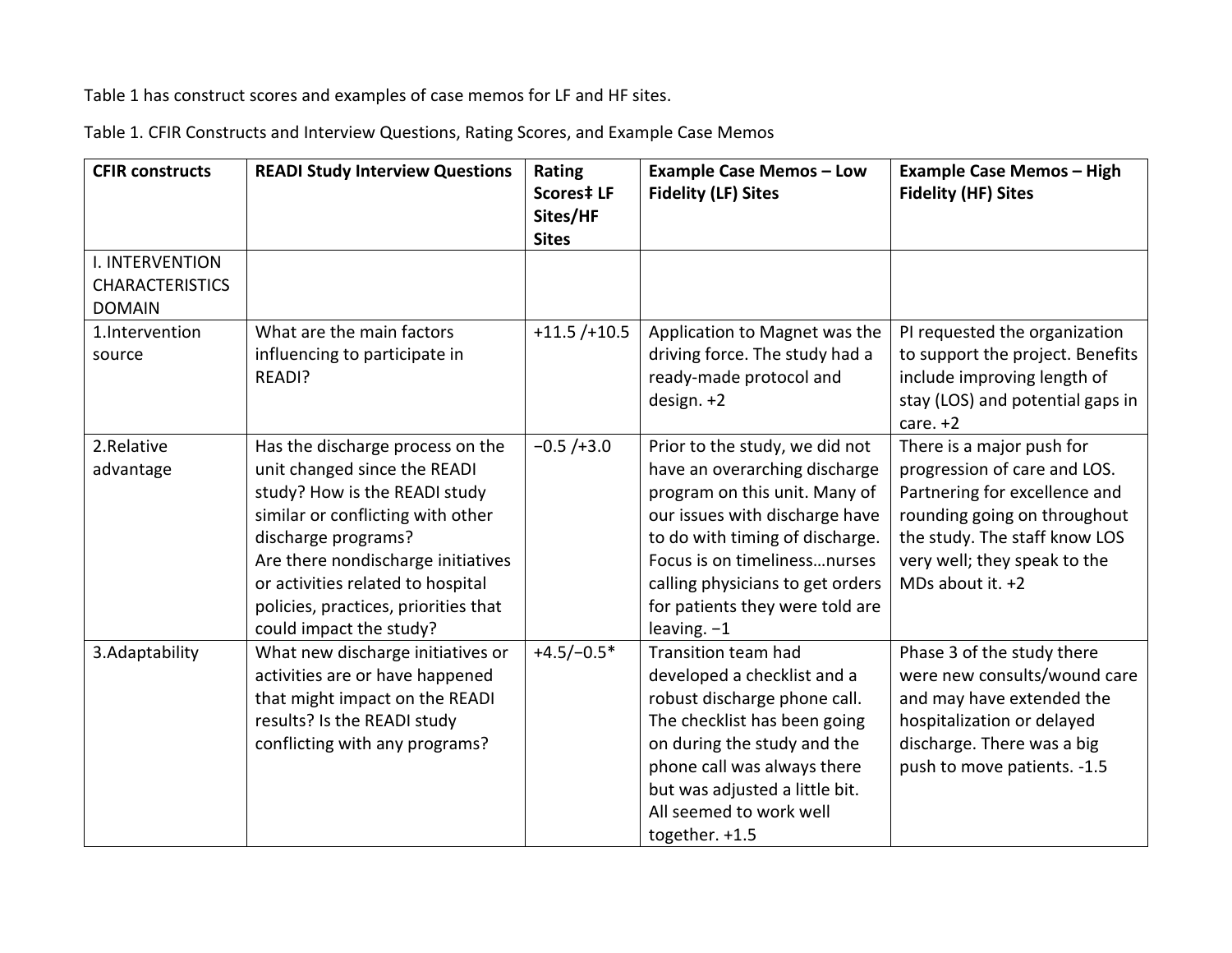| 4.Complexity             | How easy or complex is the READI  | $-1.0/+4.5*$ | The data collection looked        | Easy to coordinate. Resources    |
|--------------------------|-----------------------------------|--------------|-----------------------------------|----------------------------------|
|                          | study for you as a PI to          |              | basic. We had the survey and      | on website and contact with      |
|                          | coordinate? Which parts are       |              | filled it out. As the progression | READI researcher was most        |
|                          | easier, which are most difficult? |              | of the study continued, the       | helpful. +2                      |
|                          |                                   |              |                                   |                                  |
|                          |                                   |              | data retrieval was the complex    |                                  |
|                          |                                   |              | part of it. The IRB was just a    |                                  |
|                          |                                   |              | tedious process. Hard wiring      |                                  |
|                          |                                   |              | the nurses to fill out the        |                                  |
|                          |                                   |              | papers was difficult. We spent    |                                  |
|                          |                                   |              | a lot of time on the front end    |                                  |
|                          |                                   |              | for the IT people to cooperate.   |                                  |
|                          |                                   |              | It was a political and            |                                  |
|                          |                                   |              | organizational challenge. - 2X    |                                  |
| 5. Design Quality        | Have you found the study website  | $+7.5/+6.0$  | The customizable training         | Data was helpful straight        |
| and Packaging            | helpful? Which materials on the   |              | Power Points were great and       | forward, could get resources,    |
|                          | website were most helpful? Was    |              | the recorded webinars.            | user friendly. It was helpful    |
|                          | the website effective to support  |              | Logistic worksheets were          | especially for the staff. +2     |
|                          | the materials needed for          |              | helpful for how the study         |                                  |
|                          | implementation? Was the logistics |              | worked but thinking back we       |                                  |
|                          | planning worksheet helpful?       |              | would have liked a more           |                                  |
|                          |                                   |              | detailed follow up. +2            |                                  |
| 6.Cost                   | Are you tracking costs of the     | $+5.5/+2$    | Training for the first phase, we  | No, it is in our job description |
|                          | implementation? How and what      |              | were able to allocate the staff   | to do research. 0                |
|                          | are you tracking?                 |              | time. Second and third phase      |                                  |
|                          |                                   |              | were shorter so done on their     |                                  |
|                          |                                   |              | $time. +1.5$                      |                                  |
| <b>II. OUTER SETTING</b> |                                   |              |                                   |                                  |
| <b>DOMAIN</b>            |                                   |              |                                   |                                  |
| 7. Patient Needs         | How are the patients responding   | $+12.5/+8$   | Very few refused.                 | Patients did not mind. Most      |
| and Resources            | to being asked about discharge    |              | The only issue that came up       | filled it out.                   |
|                          | readiness? What if any feedback   |              | was that if patients only had     | Patient experience (similar to   |
|                          | have you gotten from patients     |              | an hour before leaving and        | HCAHPS) has improved almost      |
|                          | regarding their experiences?      |              | were given paperwork then         | 20%. Study resulted in           |
|                          | What impact to date do you think  |              | they tended to not fill it out.   | increased education for          |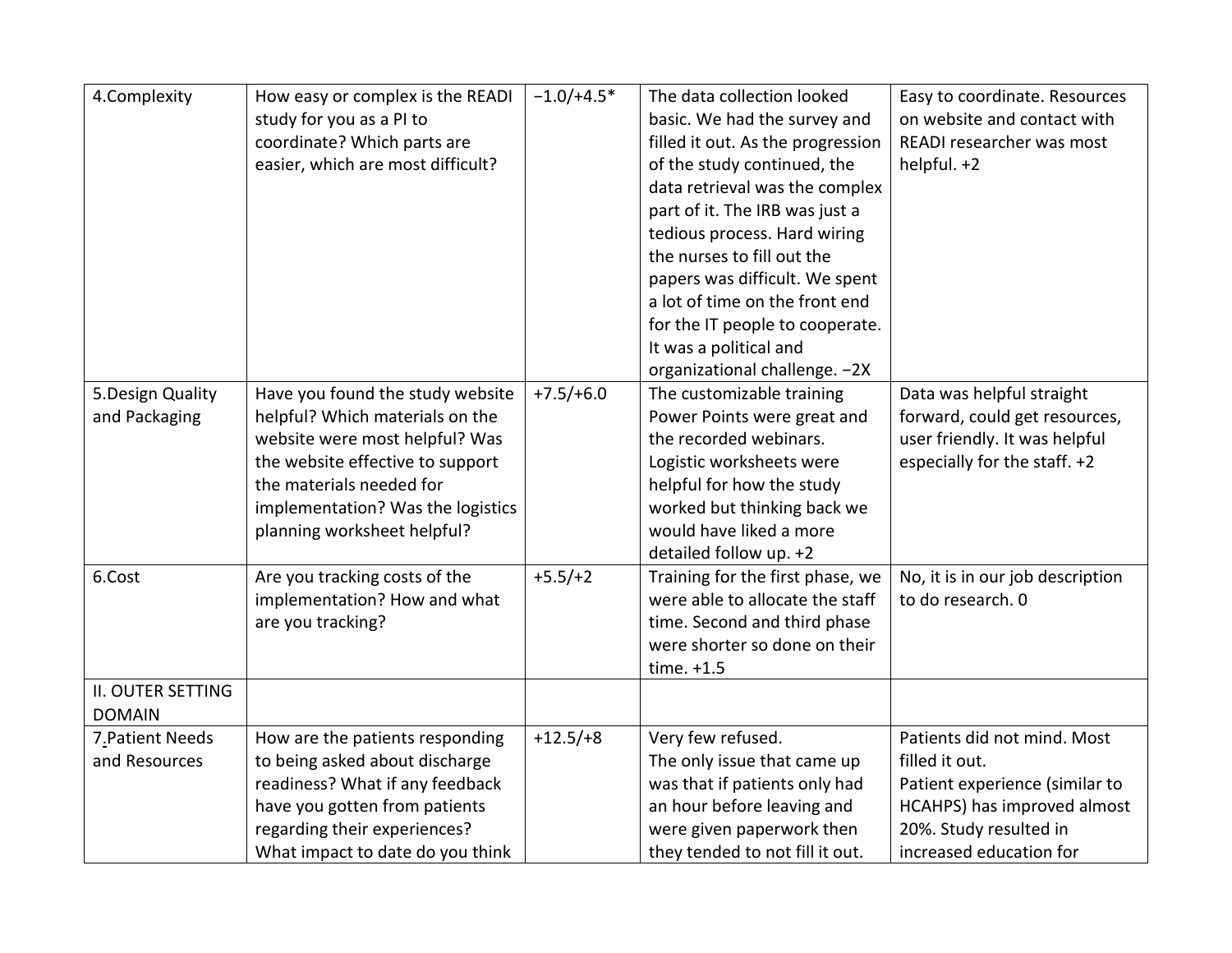|                           | the READI study is having care       |               | Needed to get to them earlier                                  | patients and more patient                |
|---------------------------|--------------------------------------|---------------|----------------------------------------------------------------|------------------------------------------|
|                           | processes and patient outcomes?      |               | in the four-hour window. +1.5                                  | involvement. Nurses are now              |
|                           |                                      |               |                                                                | considering the entire nursing           |
|                           |                                      |               |                                                                | care process for areas to<br>improve. +2 |
| <b>III. INNER SETTING</b> |                                      |               |                                                                |                                          |
| <b>DOMAIN</b>             |                                      |               |                                                                |                                          |
| 8.Structural              | Changes in leadership                | $+2.5/+2.0$   | PI retired and position was not                                | CNO changed into a COO role.             |
| characteristics           | Have there been changes to           |               | replaced. Assistant manager                                    | The new CNO was not                      |
|                           | hospital leadership (CNO), unit      |               | position removed. -1                                           | involved. Nursing Informatics            |
|                           | leadership, or the site PI since the |               |                                                                | person retired. The new Senior           |
|                           | start of the READI study? How did    |               |                                                                | Director was the previous unit           |
|                           | any of these changes impact the      |               |                                                                | director and that helped the             |
|                           | study implementation?                |               |                                                                | study quite a bit. -1.5                  |
|                           | Study team                           | $+4.0/+9.0*$  | At first, the team was site PI,                                | Site PI, CNO and Nursing                 |
|                           | What is the                          |               | educator, data and quality                                     | research council chair, nurse            |
|                           | composition/structure of the         |               | people but ended up with only                                  | manager, nurse lead, and                 |
|                           | study team at your hospitals (is it  |               | educator (new site PI). -1                                     | educator. Watched training               |
|                           | just you? How effectively is the     |               |                                                                | webinars together. +1.5                  |
|                           | team working?                        |               |                                                                |                                          |
| 9. Networks and           | How often does your study team       | $+10.5/+10.5$ | Met regularly at the start of                                  | Regularly scheduled meetings             |
| Communication             | meet formally and informally?        |               | each phase of the study. After                                 | lead to better communication.            |
|                           |                                      |               | the beginning of each phase,                                   | Monthly reports to various               |
|                           |                                      |               | held "just in time" meetings.                                  | groups. Also discussed at                |
|                           |                                      |               | The group was functional, and                                  | implementation staff meetings.           |
|                           |                                      |               | the study leaders were                                         | Everyone facilitated. +2                 |
|                           |                                      |               | physically located nearby so it<br>was helpful. Consistency of |                                          |
|                           |                                      |               | team members helped. +2                                        |                                          |
| Implementation            | How has being site PI for the        | $-1.0/+5.5*$  | It increased, that is why I                                    | It has increased the workload.           |
| Climate:                  | READI study affected your            |               | needed an extra person to                                      | It was never thought of as a             |
| 10. Relative priority     | personal workload?                   |               | help. It did not occur to me at                                | bad thing, but I had to go to            |
|                           |                                      |               | the time all the other time                                    | the unit every day and more              |
|                           |                                      |               | commitments. It was                                            | than previously. It was also an          |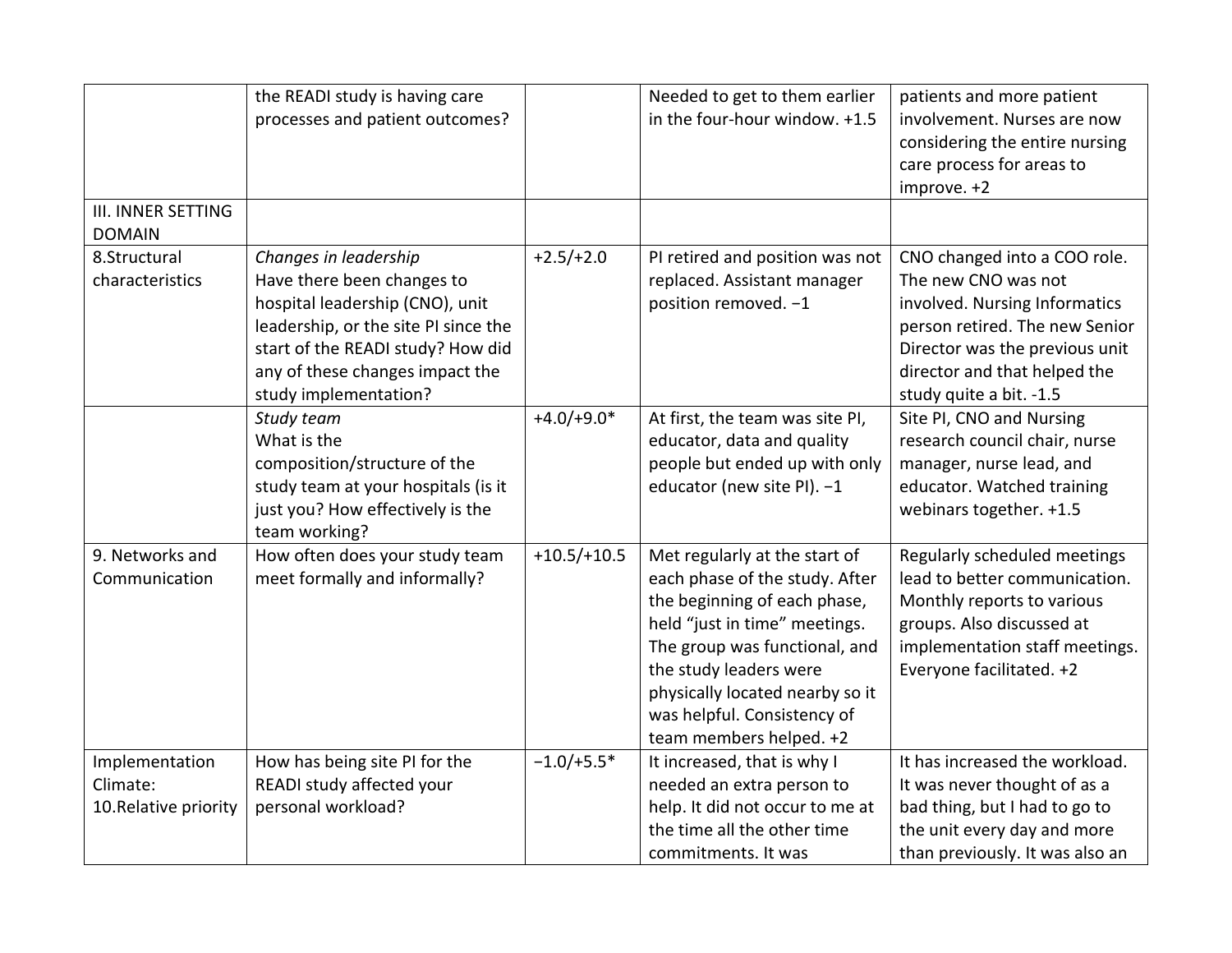|                                                                       |                                                                                                                                                                                                                               |               | overwhelming as part of my<br>workload to add the READI<br>study. - 2                                                                                                                                                                                                       | opportunity to participate in a<br>research study on that unit +1                                                                                                                                                                                                                                                                      |
|-----------------------------------------------------------------------|-------------------------------------------------------------------------------------------------------------------------------------------------------------------------------------------------------------------------------|---------------|-----------------------------------------------------------------------------------------------------------------------------------------------------------------------------------------------------------------------------------------------------------------------------|----------------------------------------------------------------------------------------------------------------------------------------------------------------------------------------------------------------------------------------------------------------------------------------------------------------------------------------|
| 11.Organizational<br>incentives and<br>rewards                        | Site PI<br>To what extent are your efforts as<br>site PI being recognized by<br>leadership in your organization?<br>What are the benefits to you, in<br>terms of recognition within your<br>organization, of being a site PI? | $+10.5/+4.5*$ | Magnet resubmission is due at<br>the end of the year, so<br>leadership is very aware. The<br>transition team (two hospital<br>systems merged) are aware<br>and include information in the<br>forum. $+2$                                                                    | Seen as any other task that she<br>is responsible for planning. No<br>extra benefit. -1                                                                                                                                                                                                                                                |
|                                                                       | Unit staff<br>How are staff being incentivized<br>to participate in the READI study?<br>How are staff being rewarded for<br>participation in the READI study?                                                                 | $+3.5/+8.5*$  | Staff not being incentivized.<br>Positive feedback to keep<br>momentum going. Fidelity<br>$graph. +1$                                                                                                                                                                       | Staff like new things, being part<br>of big research. Certificates for<br>each education session for<br>performance appraisal reviews.<br>$+2$                                                                                                                                                                                         |
| 12.Learning<br>climate                                                | What was the level of receptively<br>of the implementation unit to the<br>READI study?                                                                                                                                        | $+7/+7.5$     | In order to get the nurses to<br>see the impact of what they<br>were doing, when their<br>compliance was high the<br>patient satisfaction was high,<br>so their efforts were paying<br>$off. +1.5$                                                                          | Reinforced that they were<br>going to see the results, that<br>this was an international study.<br>I talked with the champions,<br>that this was part of their<br>clinical ladder. +2                                                                                                                                                  |
| <b>Readiness for</b><br>Implementation<br>13.Leadership<br>engagement | Site PI<br>What critical attributes do you see<br>as necessary for a site PI in the<br>READI study?                                                                                                                           | $+11/+11$     | Basic understanding of<br>research<br>Understanding of<br>implementation processes,<br>IRB processes, and how to<br>obtain reports<br>The ability to collaborate,<br>mentor, and reorganize work.<br>Prioritize, teach and mentor,<br>have big picture, enthusiasm.<br>$+2$ | Commitment to the study, no<br>matter what you have on your<br>plate, I have many units as an<br>educator and CNS.<br>Organizational skills and<br>collaboration skills,<br>communication. Established<br>relationship with the staff,<br>important to have a strong link<br>rather than having someone<br>coming from the outside. +2 |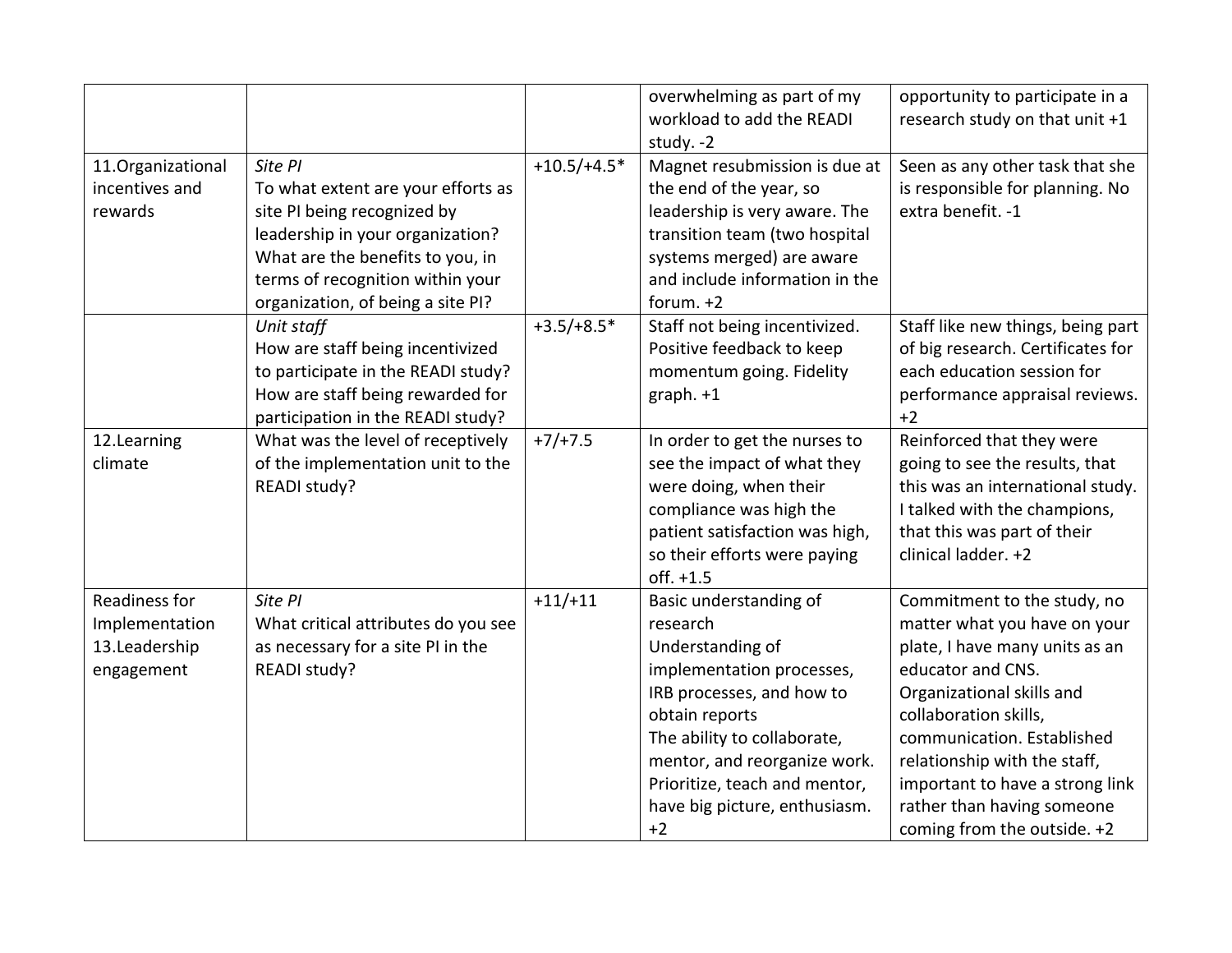|                                                      | <b>Chief Nursing Officer</b><br>Has your CNO made visible<br>his/her endorsement of the READI<br>study? If so, how.<br>Non-nurse leaders<br>What is the level of awareness of<br>the READI study among non-<br>nursing leaders in the<br>organization? | $+10/+5*$<br>$+3.0/+6.0$       | Leadership meetings always<br>have an update added on.<br>CNO constantly following up<br>with PI, manager, and staff. +2<br>We are pretty nursing<br>focused, but I would say it<br>really does not touch ancillary<br>workers. Informatics has a<br>good understanding.<br>Hospitalists are semi-aware.<br>$+1$ | Higher leadership is in a flux,<br>interim CNO aware but not a<br>lot. Previous CNO handed us<br>the ball. -1<br>We talked about it with the<br>medical directors; their<br>knowledge at the local level is<br>present. This is a large<br>organization; it is hard to<br>communicate throughout the<br>organization. We are waiting<br>for the results to take the next |
|------------------------------------------------------|--------------------------------------------------------------------------------------------------------------------------------------------------------------------------------------------------------------------------------------------------------|--------------------------------|------------------------------------------------------------------------------------------------------------------------------------------------------------------------------------------------------------------------------------------------------------------------------------------------------------------|--------------------------------------------------------------------------------------------------------------------------------------------------------------------------------------------------------------------------------------------------------------------------------------------------------------------------------------------------------------------------|
| 14. Access to<br>knowledge and<br>information        | <b>READI</b> team<br>Have you received sufficient<br>information and support from the<br>research team?<br><b>Training information</b><br>How effective were the training                                                                              | $+8.5/+13.5*$<br>$+15.0/+9.5*$ | Would have liked more detail<br>and a timelier response. A grid<br>or table would have been<br>more helpful because the<br>requirements would have<br>been more delineated. -1<br>The webinar made me slow<br>down and really hear                                                                               | steps. $+1$<br>Had good support, liked the<br>webinars, never had any<br>problems, whatever questions<br>we had they were answered.<br>Most important to have the<br>face to face contact. +2<br>PowerPoint slides for each<br>phase helpful. Phase 1 and                                                                                                                |
|                                                      | webinars and the training<br>materials for clinical staff<br>education about the READI<br>protocol?                                                                                                                                                    |                                | everything. I think this really<br>helped me. Training times<br>gave us enough time to<br>prepare and if we needed<br>more information, we could<br>always go back to material. +2                                                                                                                               | planning webinars were the<br>most helpful. Phase 2&3 not as<br>much new info but helpful to<br>know we were on right track.<br>$+1.5$                                                                                                                                                                                                                                   |
| V. Process Domain<br>Engaging<br>15. Opinion leaders | What are influential individuals on<br>the implementation unit saying<br>about READI? Who are the<br>influencers (position)?                                                                                                                           | $+13/+12.5$                    | Mainly positive comments.<br>Case Manager-often asking<br>"any data yet?" and has been<br>engaged<br>RNs will ask if there is<br>anything they need to be                                                                                                                                                        | The unit leadership sent<br>weekly quality reports and<br>included the study as to how it<br>was going.<br>I see the unit several times                                                                                                                                                                                                                                  |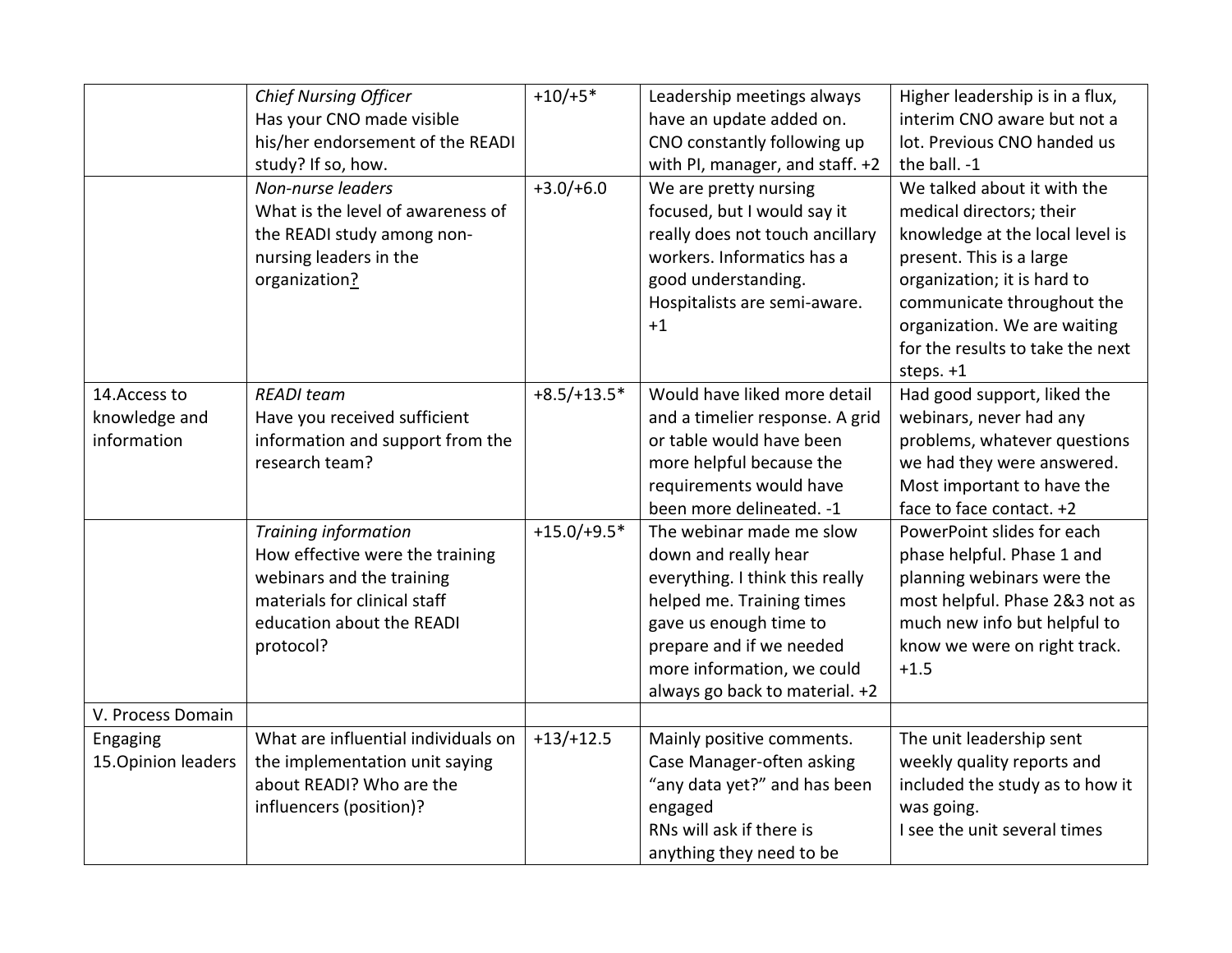|                                                         |                                                                                                                                                                                                                                                              |             | doing differently.<br>The manager is involved and<br>tells the PI the nurses like the<br>study.<br>PI walking around unit. +2                                                                                                                                   | every week and elicited<br>feedback. +2                                                                                                                                                                              |
|---------------------------------------------------------|--------------------------------------------------------------------------------------------------------------------------------------------------------------------------------------------------------------------------------------------------------------|-------------|-----------------------------------------------------------------------------------------------------------------------------------------------------------------------------------------------------------------------------------------------------------------|----------------------------------------------------------------------------------------------------------------------------------------------------------------------------------------------------------------------|
| 16. Formally<br>appointed<br>Implement-ation<br>leaders | How did you become site PI for<br>the READI study?                                                                                                                                                                                                           | $+12/+9.5$  | I received an email from<br>[study sponsor] announcing<br>the study, I took it to my<br>counterpart to see if any of<br>the sister hospitals would be<br>interested, we were the only<br>ones that could do it; took to<br>the IRB and it was accepted.<br>$+2$ | I was approached by the nurse<br>research director about the<br>possibility of joining the study.<br>It originated with the CNO. It<br>was much needed. I have<br>always had an interest in<br>research. +2          |
| 17. Champions                                           | Did you identify unit champions<br>on the implementation units?<br>How did you determine who<br>would be unit champions? When<br>during the implementation<br>planning process did you engage<br>the champions? What has been<br>the role of unit champions? | $+11.5/+10$ | Unit champions were<br>identified for their leadership<br>qualities displayed at council<br>meetings and other shared<br>governance venues. They<br>were responsible, showed<br>interest, and appreciation for<br>the importance of the study.<br>$+2$          | We looked at their level of<br>interest with research We<br>tried to mix it up with new staff<br>and others who were on the<br>unit about 10 years. And we<br>asked for volunteers, if not<br>they were selected. +2 |
| 18. Key<br>stakeholders                                 | How are you communicating with<br>nursing staff about progress of<br>the READI study? What<br>materials/modes/venues do you<br>use?                                                                                                                          | $+12.5/+14$ | Progress was shared at unit<br>meetings and through<br>postings in the back/break<br>rooms. The data were also<br>shared at research council and<br>shared in newsletters to reach<br>the broader staff levels. +2                                              | Regularly attended unit<br>meetings, nursing research<br>newsletters, staff RN talked<br>about experience, staff nurse<br>presentation/poster +2                                                                     |
| 19.Executing                                            | How active is unit leadership in<br>encouraging participation in the<br>READI study? How active are staff                                                                                                                                                    | $+8/+11$    | It has been an expectation.<br>The focus is on improving<br>patient care and it is a way to<br>get nurses on board.                                                                                                                                             | Unit leader encouraged staff to<br>participate. The clinical leads<br>with supervision of the director<br>were giving the                                                                                            |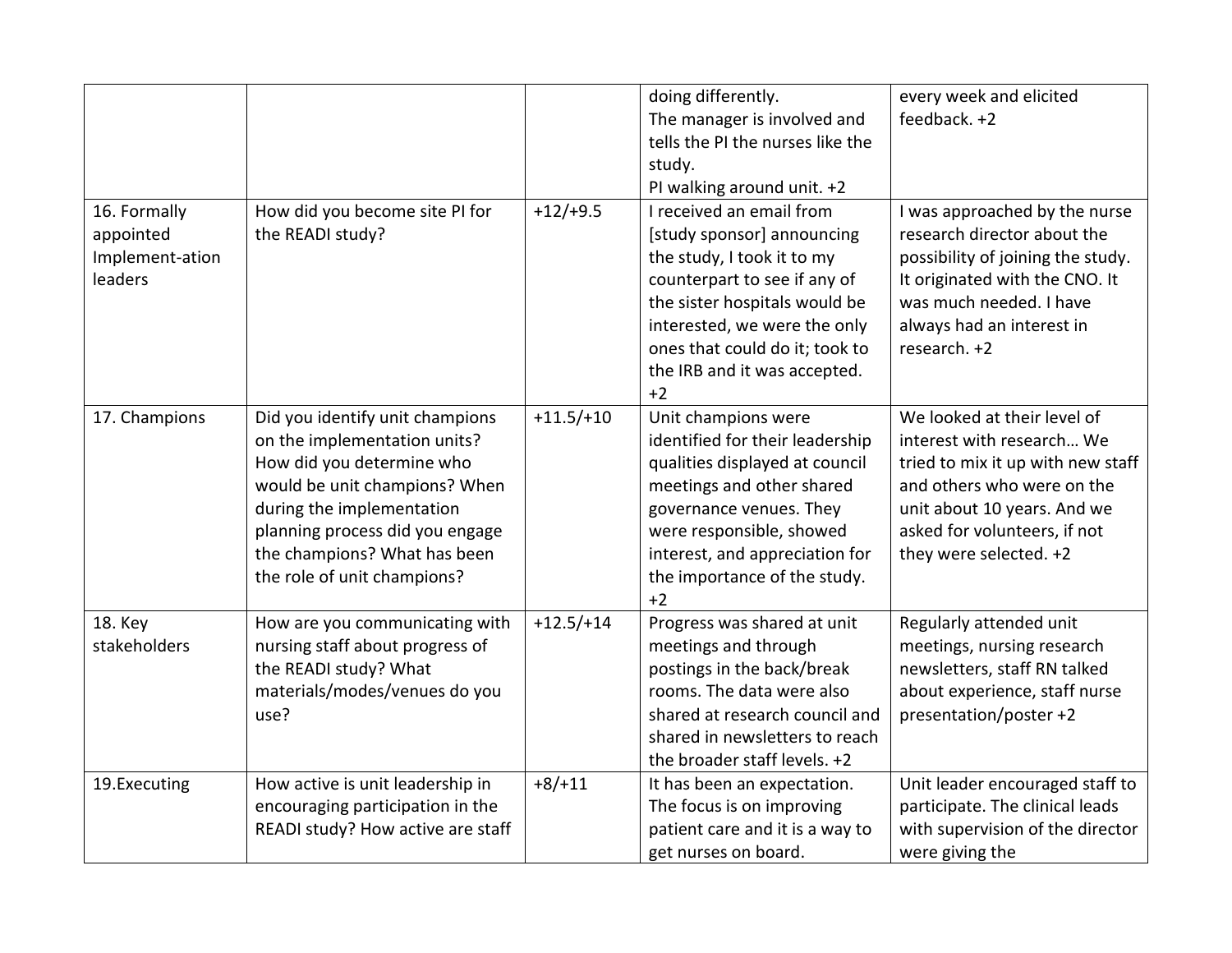|                                  | in encouraging each other to                                                                             |             | Sometimes an extra thing to                                                                                                                                                                                                                                                                                                                                                                                                                                                                                         | encouragement. These were                                                                                                                                                                                                                                                                               |
|----------------------------------|----------------------------------------------------------------------------------------------------------|-------------|---------------------------------------------------------------------------------------------------------------------------------------------------------------------------------------------------------------------------------------------------------------------------------------------------------------------------------------------------------------------------------------------------------------------------------------------------------------------------------------------------------------------|---------------------------------------------------------------------------------------------------------------------------------------------------------------------------------------------------------------------------------------------------------------------------------------------------------|
|                                  | participate?                                                                                             |             | do, but part of patient care. +1                                                                                                                                                                                                                                                                                                                                                                                                                                                                                    | the interim leaders. They never                                                                                                                                                                                                                                                                         |
|                                  |                                                                                                          |             |                                                                                                                                                                                                                                                                                                                                                                                                                                                                                                                     | let it be on the back seat. +2                                                                                                                                                                                                                                                                          |
| 20. Reflecting and<br>evaluating | How will your organization<br>determine if the study is<br>successful? What is the metric of<br>success? | $+12/+12.5$ | We are in the process of<br>reinstituting the assessment. I<br>didn't want to end it because<br>it was the right thing to do.<br>But the longer we didn't do<br>the assessment the lower the<br>[satisfaction] scores were<br>from the patients. They<br>decided to adopt the patient<br>piece as most valuable and<br>felt that was the piece that<br>was missing from our practice.<br>So we created it electronically.<br>Now the night shift would<br>begin the assessment; the day<br>shift would complete and | We will wait for results of the<br>study, but more important to<br>us is whether the staff felt it<br>was important to them. We<br>want to know if they gained<br>new knowledge. I think it is<br>important to know their<br>perception and find out if they<br>think it improved patient care.<br>$+2$ |
|                                  |                                                                                                          |             | wrap it up. $+2$                                                                                                                                                                                                                                                                                                                                                                                                                                                                                                    |                                                                                                                                                                                                                                                                                                         |

X - Denotes mixed comments within the rating.

⁎Constructs distinguishing high and low fidelity sites by **≥ 5.**

‡Rating scores calculated by summing the 2-rater scores for LF and HF sites; maximum score is 16.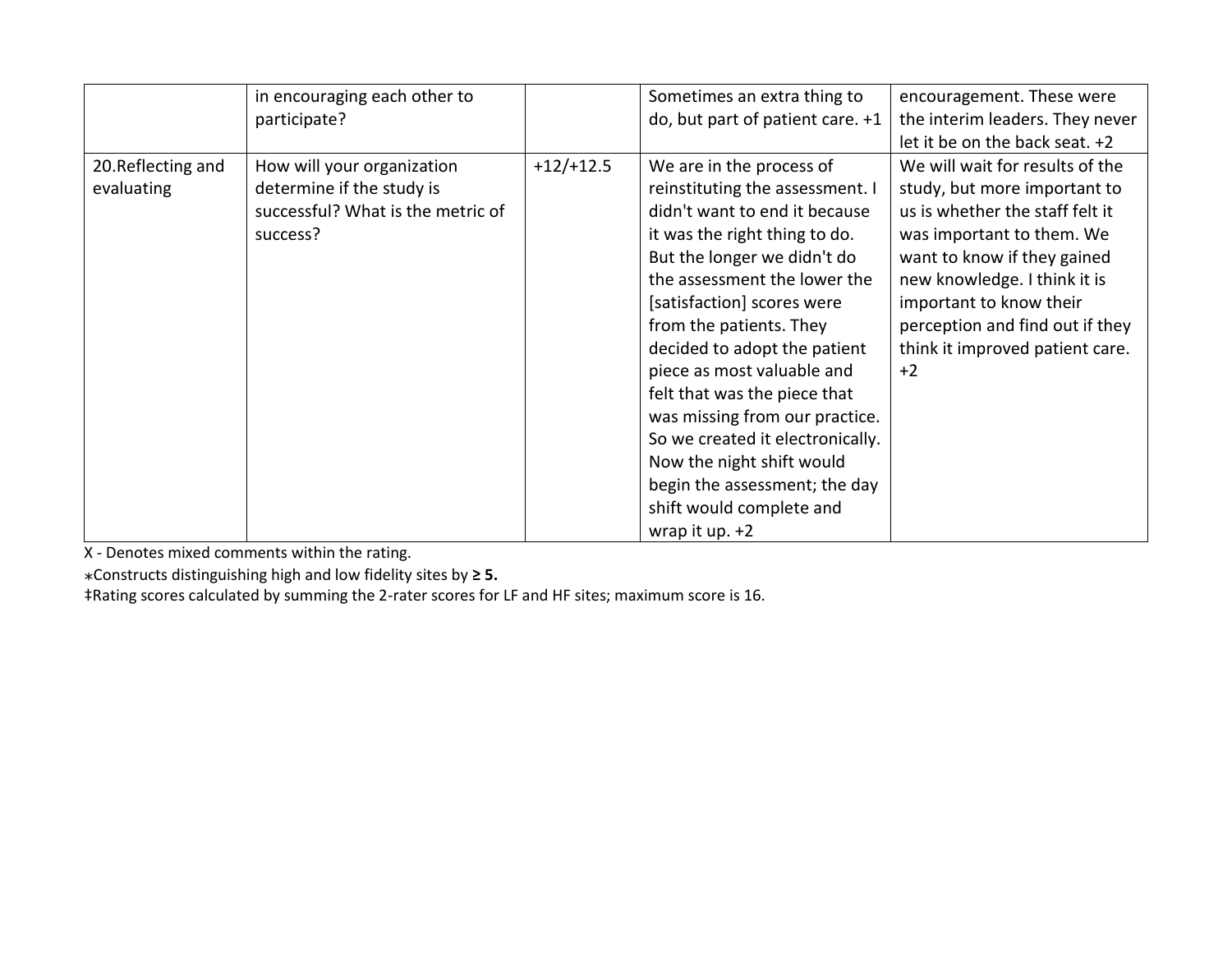# **Discussion**

The CFIR was valuable for identifying distinguishing constructs when comparing the intervention implementation in LF and HF sites. The high overall level of fidelity achieved in this study demonstrated the commitment of the nurses from the study units given the size and scope of what nurses were asked to do along with the many competing demands of patient care over a long study period. However, since fidelity variance was evident across sites, the opportunity to study site characteristics within the lowest and highest quartiles of fidelity can inform future multisite research of facilitators and barriers within intervention implementation that can affect study fidelity.

Seven constructs were considered to distinguish LF versus HF sites. In the intervention characteristics domain, complexity and adaptability were the distinguishing constructs. Intervention complexity has been found to influence implementation fidelity (Hanson, 2010). In LF sites, site PIs identified barriers including the daily requirements for documenting protocol completion rates and data retrieval from complex hospital information systems as burdensome. In comparison, site PIs in HF sites found teamwork and taking responsibility for understanding data sources part of their role, which facilitated discussions with IT staff about variables needed from administrative and financial databases. We learned that a clearer understanding of the scope of research components (assessments and interventions) and data requirements, particularly for electronic data, was needed for sites to determine readiness to implement the study protocol. The difference in adaptability scores was primarily affected by two sites, one HF and one LF. In the LF site, the composition of the patient population changed from inpatient to primarily observation patients during the study period, significantly increasing discharged patient volume. For the HF site, several initiatives were in process to achieve early discharge. When Protocol 3 that required an action for low readiness scores was implemented, it created a delayed discharge for some patients.

In the inner setting domain, five constructs distinguished LF and HF sites: structural characteristics, relative priority, organizational incentives/rewards, leadership engagement, and access to knowledge/information. Structural characteristics evaluated the social complexity of the study, evident in how many people and roles were involved with READI implementation. Study teams on HF units had diverse membership including managers, clinical nurses, case managers, and often nursing informatics or an IT representative/liaison. LF sites tended to have fewer team members to start and lost members over time. Relative priority, the perception of the importance of implementation within the organization, was evident in the site PI's priority within their workload and their personal capacity. This was a strongly distinguishing construct with a negative score in LF sites. The READI team specified that an additional 0.2 FTE would be required for the study. However, the personal capacity of site PIs to introduce a complex study was not built into the estimated qualifications or workload and could have affected implementation fidelity. The construct incentives and rewards, with positive scores, was a facilitator for this study; however, for LF organizations, the recognition for the site PI was scored higher than for staff. This could reflect a reward for managing the READI study which was viewed as complex. The HF sites used broader team membership overall to implement the study and this translated to recognizing and rewarding all staff who participated, including celebrations as the study progressed through three phases. The site PIs at HF sites often reported that leading research was part of their role responsibilities within their organizations.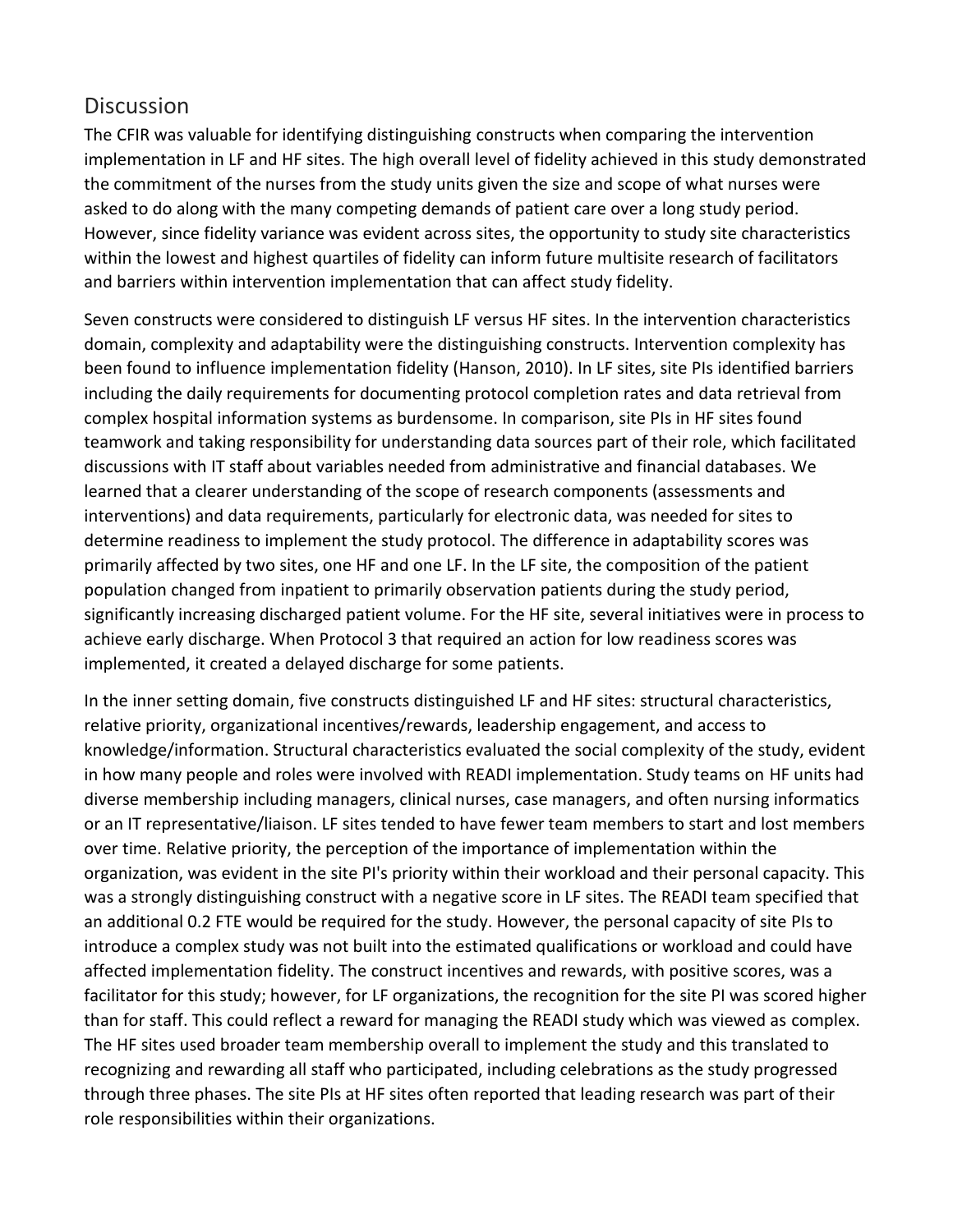Leadership engagement of the CNO was a important factor in sites' readiness for implementation. LF sites had higher positive scores than HF sites, largely due to CNO turnover in HF sites. The CNO made a 3-year financial commitment at the beginning of READI study to fund the organization's enrollment in this pay-to-participate study (Hickey, Koithan, Unruh, & Lundmark, 2014). All participating sites were Magnet hospitals, and LF sites more frequently indicated the importance of participating in the study to meet the New Knowledge component of the requirements for Magnet redesignation from American Nurses Credentialing Center (which can be found at https://www.nursingworld.org/organizationalprograms/magnet/magnet-model/rom).

For the construct access to knowledge and information, both HF and LF sites reported positive scores. HF site PIs reported greater support from the READI research team than LF sites which reported greater satisfaction with the training materials and methods. Face-to-face and individual contact with the research team was valued by all sites, as were the train-the-trainer webinars and customizable PowerPoint training materials for trainings for each phase of the study. Accessing hospital databases for data retrieval was particularly challenging. Several site PIs had limited knowledge of data found in hospital databases and how to identify and access the appropriate IT department staff to obtain data. During site visits, it was evident some sites would have benefited from extra support in setting up data collection tables, identifying where to find required electronic variables, and interacting with the IRB. Site PIs from HF organizations contacted the READI study team often to clarify and problem solve particularly related to data acquisition, whereas LF site PIs found accessing website information helpful. While the electronic data acquisition process should not have affected on-unit fidelity in applying the READI intervention, the differences between the experiences of site PIs at HF and LF sites may have contributed to their overall pattern of performance of study tasks.

Table 2 presents the constructs distinguishing LF and HF sites with barriers encountered and recommended strategies identified by the READI research team to mitigate them. Some of these barriers and solutions have also been identified in other reports of multisite study implementation. For example, in a multi-site implementation of an intervention to improve hazardous drug exposure prevention, Friese et al., (2017) identified infrastructure for nursing-led research and IT changes as challenges in multi-site study management. Successful strategies included web conference, site-based champions, site visits by the investigator, and central preparation of study documents. In a multisite implementation study of a nurse-led Parent Educational Discharge Support Strategies intervention for children newly diagnosed with cancer (Patton, Montgomery, Coyne, Arthur, & Hockenberry, 2020), barriers to multisite research included study dissemination and promotion, hospital leadership engagement and communication, education and mentoring, nursing time for study activities, and study team coordination with local sites. Successful strategies included informational calls with site leadership and regular progress reports, frequent scheduled communication with sites, engaging site PIs in providing guidance for operational issues, and concise intervention materials that could easily integrate into routine workflow. The challenges and strategies for the READI study were remarkably similar to these example studies.

Table 2. Distinguishing Constructs from Analysis of High and Low Fidelity Sites: Potential Barriers and Recommendations

| <b>Potential Barriers</b> | <b>Recommended Strategies (Best Practices)</b> |
|---------------------------|------------------------------------------------|
|---------------------------|------------------------------------------------|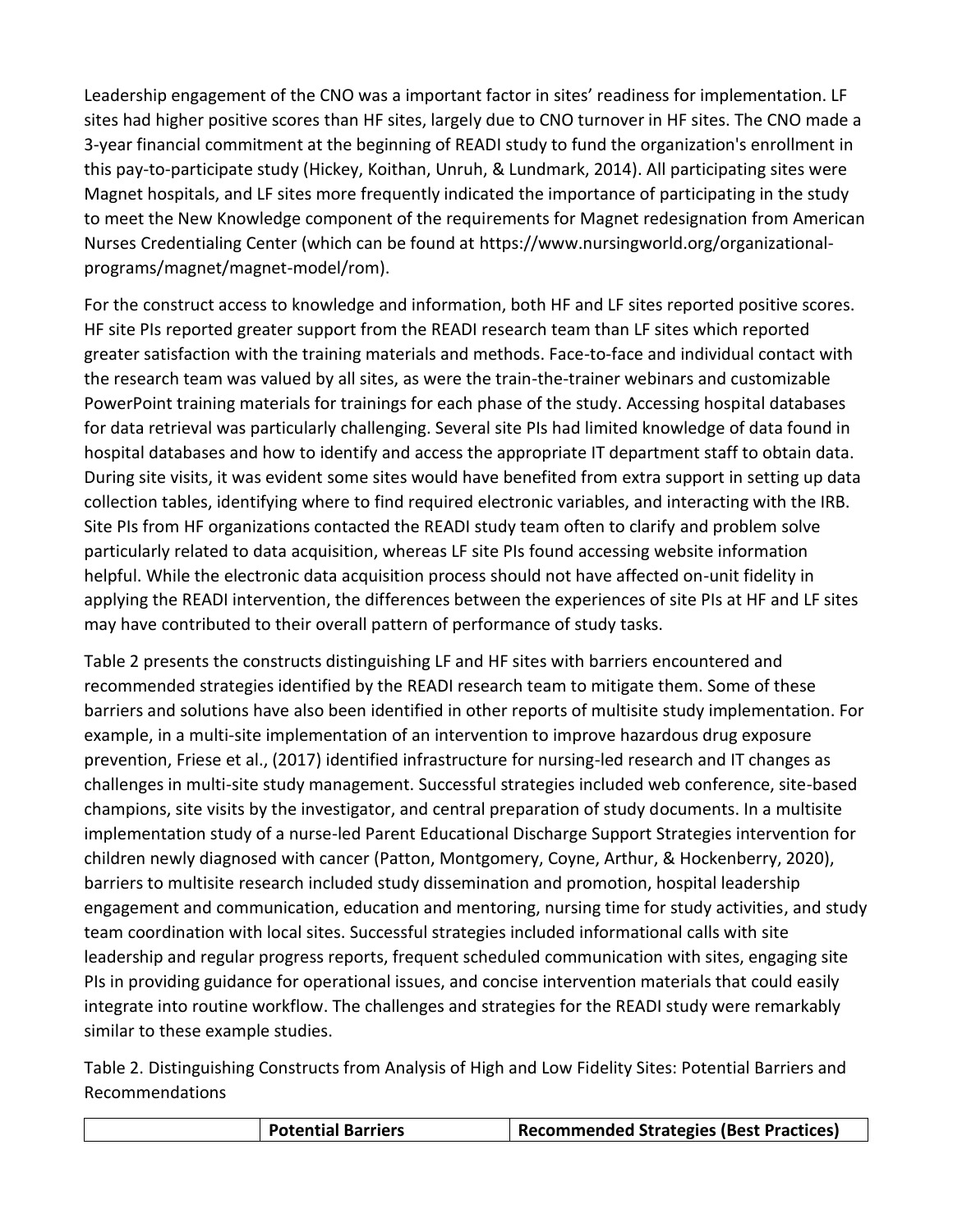| <b>I.INTERVENTION</b>                                     |                                                                                                                                                                                                                                                                                                                 |                                                                                                                                                                                                                                                                                                                                                                                                                                                                                                                                                                                                                                                                |
|-----------------------------------------------------------|-----------------------------------------------------------------------------------------------------------------------------------------------------------------------------------------------------------------------------------------------------------------------------------------------------------------|----------------------------------------------------------------------------------------------------------------------------------------------------------------------------------------------------------------------------------------------------------------------------------------------------------------------------------------------------------------------------------------------------------------------------------------------------------------------------------------------------------------------------------------------------------------------------------------------------------------------------------------------------------------|
| <b>CHARACTERISTICS</b>                                    |                                                                                                                                                                                                                                                                                                                 |                                                                                                                                                                                                                                                                                                                                                                                                                                                                                                                                                                                                                                                                |
| <b>Adaptability</b>                                       | • Decrease in unit fidelity over<br>the course of the study<br>• Change in unit's patient<br>population during the study.<br>• Conflict in priorities for the<br>study vs. other hospital<br>specific initiatives to address<br>hospital discharge<br>• The study protocols may<br>have prolonged hospital stay | • Use unit champions to determine sources<br>of decreased fidelity and facilitate greater<br>fidelity as needed. Explore options for timing<br>of study procedures and how protocol can<br>be integrated with usual care practices<br>• Determine if new patient populations<br>qualify for the study<br>• Interdisciplinary teams can facilitate<br>communication across initiatives focused on<br>the same outcome.<br>• Locally, use intentional communication<br>strategies to get protocol information into<br>the hands of clinical leaders to reduce the<br>impact of conflicting messages and keep the<br>focus on the patient for best care practice. |
| <b>Complexity</b>                                         | • Daily data collection was<br>difficult for a single individual<br>to oversee.<br>• Unfamiliarity with hospital<br>databases caused a stressful<br>situation for site PIs                                                                                                                                      | • The level of FTE support should be<br>determined by each site. Pre-study<br>estimates may not considered applicable<br>across all sites as resources are variable in<br>amount and flexibility.<br>• Recognize that many PIs will need<br>assistance in identifying and connecting with<br>IT resources in their organization and many<br>are unfamiliar with data language, structure,<br>and configuration.<br>• Include IT specialist on the study team.<br>. Initiate early joint training with site PIs and<br>IT specialist.                                                                                                                           |
| <b>III. INNER SETTING</b>                                 |                                                                                                                                                                                                                                                                                                                 |                                                                                                                                                                                                                                                                                                                                                                                                                                                                                                                                                                                                                                                                |
| <b>Structural</b><br>characteristics<br><b>Study team</b> | • Limited roles included in<br>teams<br>• Infrequent team meetings<br>as study progressed                                                                                                                                                                                                                       | • Identify key team roles for the study based<br>on the intervention. Engage leadership and<br>practicing nurses in co-managing the<br>project.<br>. Identify how much time is needed at the<br>beginning and negotiate time with senior<br>leaders.<br>• Set up regular meetings less frequently as<br>study progresses however maintain face-to-<br>face meeting to keep team intact and<br>informed.                                                                                                                                                                                                                                                        |
| <b>Relative priority</b>                                  | • Multiple obligations for site<br>PIs in addition to READI.                                                                                                                                                                                                                                                    | • Link READI to high priority organizational<br>initiatives such as maintaining Magnet                                                                                                                                                                                                                                                                                                                                                                                                                                                                                                                                                                         |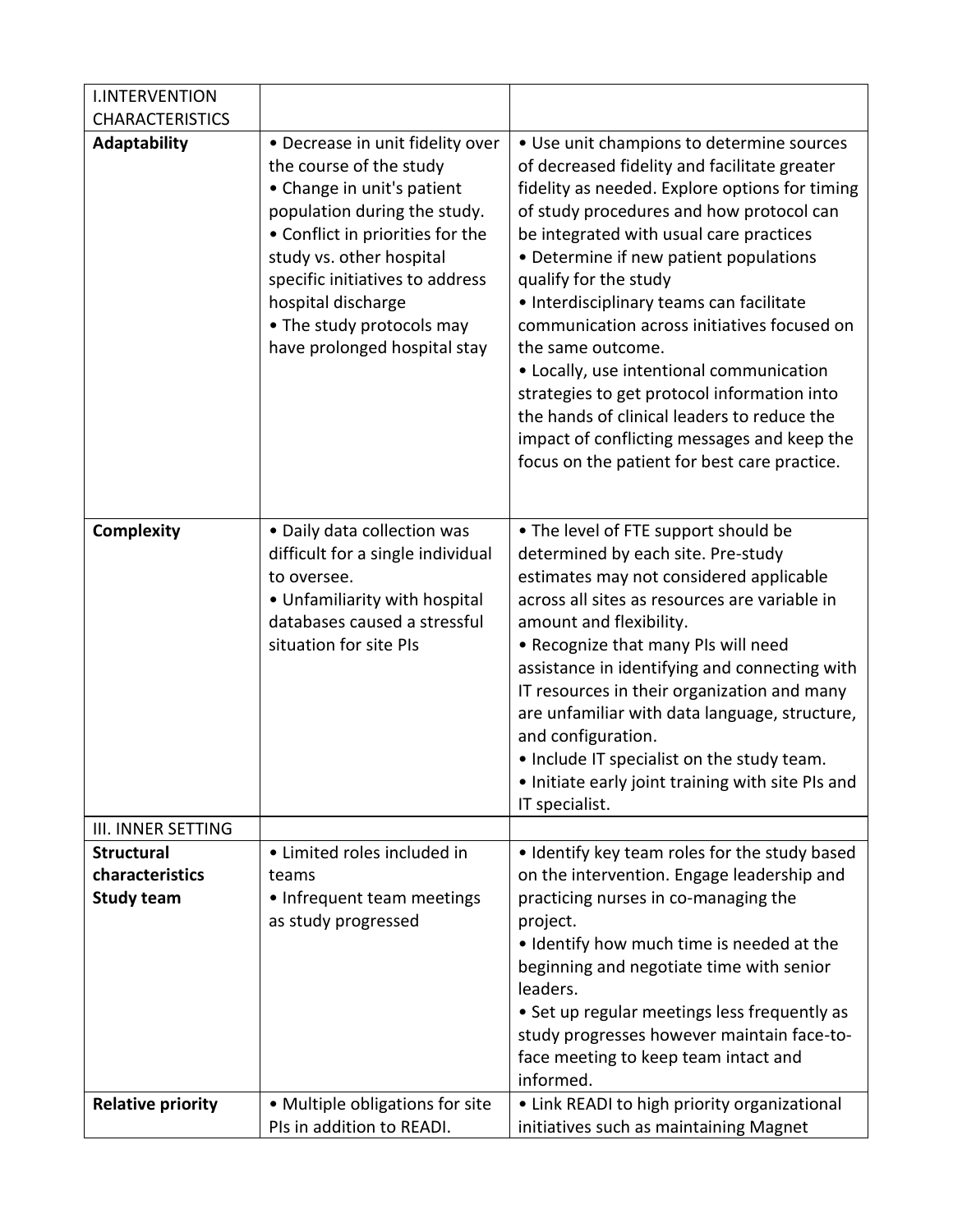|                                                  | • Non-nurse leaders may not<br>be informed of study and<br>importance to organization.                                                                                                       | status.<br>• Integrate the study into organizational<br>strategic plan.<br>• Highlight components of READI that may<br>address gaps in existing clinical programs<br>and initiatives.                                              |
|--------------------------------------------------|----------------------------------------------------------------------------------------------------------------------------------------------------------------------------------------------|------------------------------------------------------------------------------------------------------------------------------------------------------------------------------------------------------------------------------------|
| Organizational                                   |                                                                                                                                                                                              |                                                                                                                                                                                                                                    |
| incentives and                                   |                                                                                                                                                                                              |                                                                                                                                                                                                                                    |
| rewards                                          |                                                                                                                                                                                              |                                                                                                                                                                                                                                    |
| <b>Site PI</b>                                   | • Recognition of the workload<br>of the site PI may not be<br>evident due to wide span of<br>responsibility in the<br>organization.                                                          | • Actively communicate project data to<br>senior administrators. Share difficulties in<br>enrolling eligible patients due to staff time<br>constraints with workload.                                                              |
| <b>Clinical nurses</b>                           | • Clinical staff turnover rate<br>could affect study integrity.<br>Additional work at discharge<br>could be viewed as negative<br>due to added time.                                         | • Recognize staff and share unit data<br>frequently during study. Include in staff<br>meetings: highlight success stories, track<br>progress                                                                                       |
| Leadership<br>engagement (CNO)                   | • Executive leaders may not<br>be aware of study<br>commitments, financially and<br>clinically.<br>• Leaders may not provide<br>material support for the study<br>if new to the organization | • Present a business case for additional<br>allocation of staff time for training and<br>orientation of new staff.<br>. PI and team members keep CNO apprised<br>of study needs and successes. Maintain two-<br>way communication. |
| <b>Access to</b><br>knowledge and<br>information |                                                                                                                                                                                              |                                                                                                                                                                                                                                    |
| <b>READI team</b>                                | • Site PI turnover in several<br>institutions                                                                                                                                                | • Provide face-to-face conferencing for new<br>PIs. Consider additional site visits if difficulty<br>in meeting study requirements.                                                                                                |
| <b>Training</b><br>information                   | . Information available on the<br>website. Some found it<br>difficult to navigate the files                                                                                                  | • Provide a roadmap for the site showing<br>beginning and phase's related files.<br>• Planned face-to-face videoconferencing<br>for review and practice accessing documents<br>and files.                                          |

The remaining 13 of the 20 CFIR constructs were not substantially different for LF and HF sites. Overall, the highest positive scores were obtained for the following constructs: intervention source; design quality and packaging; patient needs and resources; leadership engagement; engaging opinion leaders, formally appointed implementation leaders, champions, and key stakeholders; and reflecting/evaluating study results. These scores point to the common elements of the implementation that were rated as successfully contributing to implementation success. Research has identified leadership at all levels of the organization including nurse executives, managers and champions has a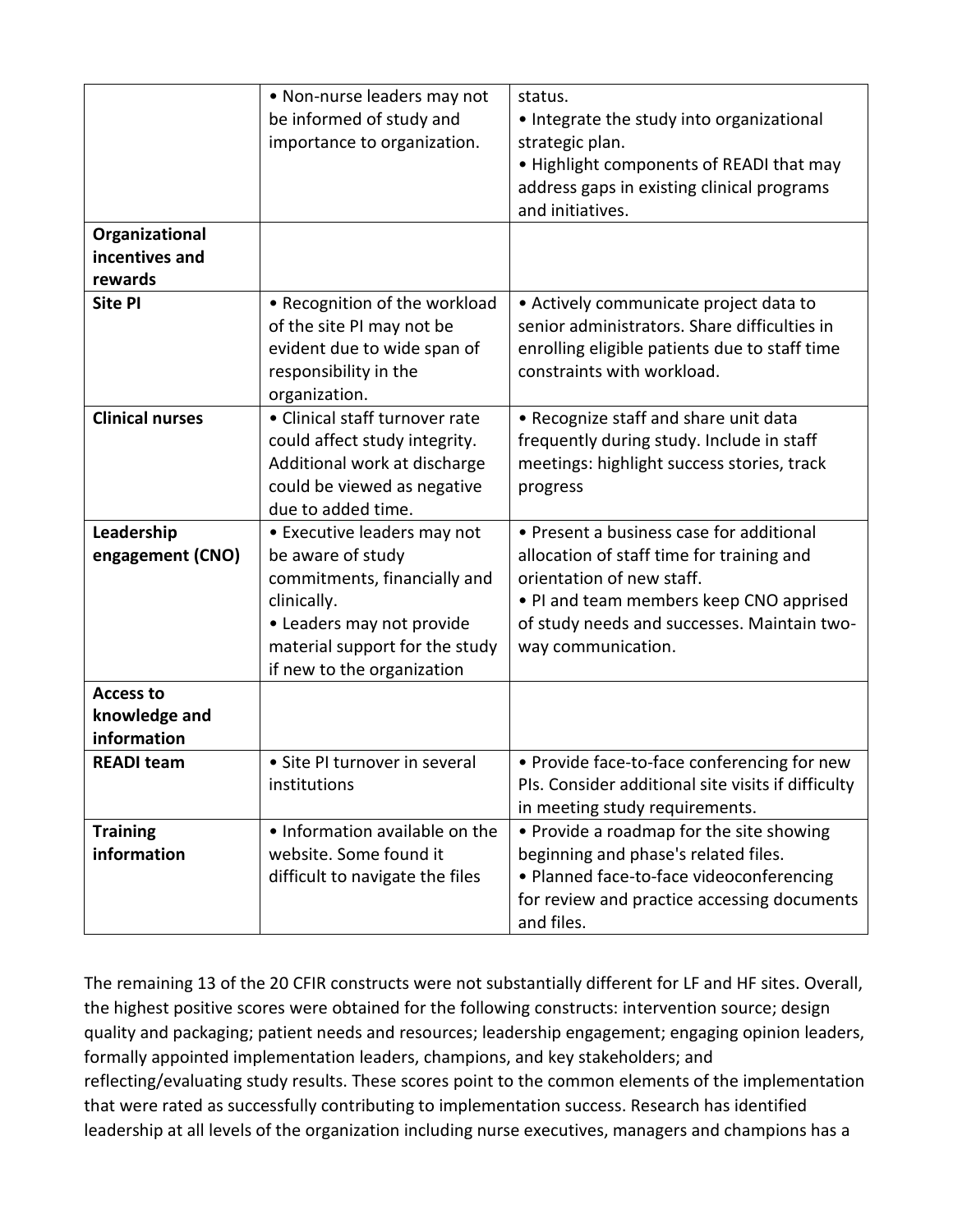strong positive influence on positive work environments (Boamah, Laschinger, Wong, & Clarke, 2018; Miech, et al. 2018; Pearson, 2020).

A few concepts were rated by both HF and LF sites as low positive or negative, suggesting areas for attention for study implementation and for planning future multi-site studies: complexity, relative priority and changes in leadership. Leadership changes at all levels in the organization occurred in many institutions during the READI study. Changes in leadership not only of senior managers but also middle managers (service line chiefs) and direct supervisors can aid or hinder implementation (Weiner et al., 2012).

The CFIR guidance on questions for each domain supported the development of the site PI interview guide for analysis of construct impact ratings. Implementation research occurs in real world settings distinguished by complexity and context (Landsverk, et al. 2012). We used the CFIR-based interview guide to help translate what we were told by key informants into evidence of implementation facilitators and barriers. We learned valuable information about each construct's impact on study fidelity. Analyzing 20 constructs using a valence and strength score allowed us to review each construct to see if there was uneven influence across sites. Although the CFIR with 5 domains and many constructs appears complex, using the tools for interview development based on the domains and constructs, the rating rules, and the literature reports of researchers' experience with CFIR provided on the website (www.cfirguide.org) created a path to follow.

#### Limitations

There are several limitations to the study. We interviewed site PIs as key informants. Therefore, their experiences constructed our understanding of the implementation processes. In aggregating their experiences, we reduced the individual unique experiences of our sites to quantitatively distinguish between the highest and lowest fidelity sites. We did not include the range of implementation experiences of sites with average study fidelity. The CFIR includes a total of 39 constructs. Nineteen constructs were not included due to limited relevance to the READI study but perhaps could have provided further insight; we constructed the interview guide to access key concepts and to respect the time burden to respondents in completing the interview. The READI questions were developed based on the construct definition as interpreted by the study team.

The interview and analysis were conducted by the nurse researchers who developed and managed the study. While we excluded ourselves from interviewing or conducting primary reviews of the interview responses of sites for which we each provided direct oversight and assistance during the study, our biases may have influenced interpretation of the findings particularly when disagreements occurred between primary reviewers.

# Recommendations for Future Research

In planning future multisite studies, explication of implementation context will facilitate successful implementation of intervention protocols. While not applied for study planning or formative evaluation in the READI study, this framework would be valuable for designing proactive and corrective strategies to promote study fidelity. Strongly distinguishing constructs, complexity and relative priority in the organization work had negative scores in the LF sites. These constructs should be explored in depth before introducing new research to an organization system.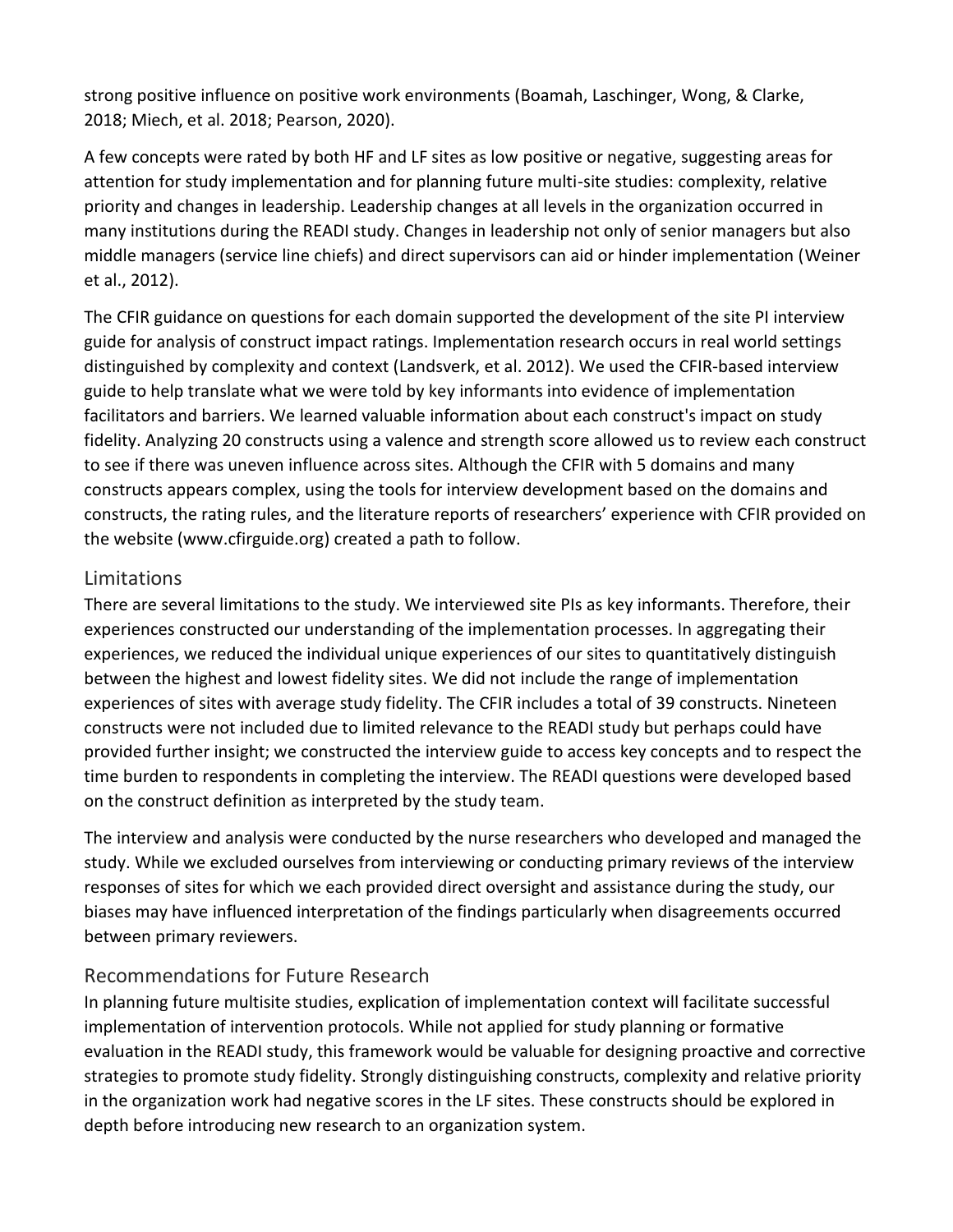The CFIR was useful as a guide for summative evaluation of implementation of the READI study. In multi-site studies, adaptation of the intervention to the local operational context while assuring that the core elements of the intervention protocol are the same across sites is essential for successful implementation and outcome measurement. Site leadership, communication among team members and the research team, organizational incentives and rewards were influential for site PIs and unit staff. Access to knowledge and information about the study and engaging leaders in several roles promoted HF. Study complexity, relative priority, and changes in leadership were associated with low fidelity. Connecting READI study fidelity data with analysis of context from site PI interviews increased the breadth of our understanding of individual site strengths and challenges in doing research in health systems.

# Acknowledgment

Support for this study was provided by Pi Chapter, Sigma Theta Tau, International.

# References

- Albright, Gechter and Kempe, 2013. K. Albright, K. Gechter, A. Kempe. **Importance of mixed methods in pragmatic trials and dissemination and implementation research.** *Academic Pediatrics*, 13 (5) (2013), pp. 400-407, 10.1016/j.acap.2013.06.010
- Alexander and Hearld, 2012. J.A. Alexander, L.R. Hearld. **Methods and metrics challenges of deliverysystem research.** *Implementation Science*, 7 (1) (2012), pp. 1-11, 10.1186/1748-5908-7-15
- Boamah, Laschinger, Wong and Clarke, 2018. S.A Boamah, H.K. Laschinger, C. Wong, S. Clarke. **Effect of transformational leadership on job satisfaction and patient safety outcomes.** *Nurs*

*Outlook*, 66 (2018), pp. 180-189, 10.1016/j.outlook.2017.10.004

#### Damschroder et al., 2009.

L.J. Damschroder, D.C. Aron, R.E. Keith, S.R. Kirsh, J.A. Alexander, J.C. Lowery. **Fostering implementation of health services research findings into practice: A consolidated framework for advancing implementation science.** *Implementation Science*, 4 (1) (2009), pp. 1- 15, 10.1186/1748-5908-4-50

- Damschroder and Lowery, 2013. L.J. Damschroder, J.C. Lowery. **Evaluation of a large-scale weight management program using the consolidated framework for implementation research (CFIR).**  *Implementation Science*, 8 (1) (2013), pp. 1-17, 10.1186/1748-5908-8-51
- Friese et al., 2017. C.R. Friese, K. Mendelsohn-

Victor, P. Ginex, C.C. McMahon, A.J. Fauer, M.C. McCullagh. **Lessons learned from a practicebased, multi-site intervention study with nurse participants.** *Journal of Nursing Scholarship*, 49 (2) (2017), pp. 194-201, 10.1111/jnu.12279

- Hasson, 2010. H. Hasson. **Systematic evaluation of implementation fidelity of complex interventions in health and social care.** *Implementation Science*, 5 (1) (2010), pp. 1-9, 10.1186/1748-5908-5- 67
- Hickey, Koithan, Unruh and Lundmark, 2014. J Hickey, M. Koithan, L. Unruh, V. Lundmark. **Funding big research with small money.** *Journal of Nursing Administration*, 44 (2014), pp. 309- 312, 10.1097/NNA.0000000000000072
- Hill et al., 2018. J.N. Hill, S.M. Locatelli, B.G. Bokhour, G.M. Fix, J. Solomon, N. Mueller, S.L. LaVela. **Evaluating broad-scale system change using the Consolidated Framework for Implementation Research: challenges and strategies to overcome them.** *BMC research notes*, 11 (1) (2018), p. 560, 10.1186/s13104-018-3650-9